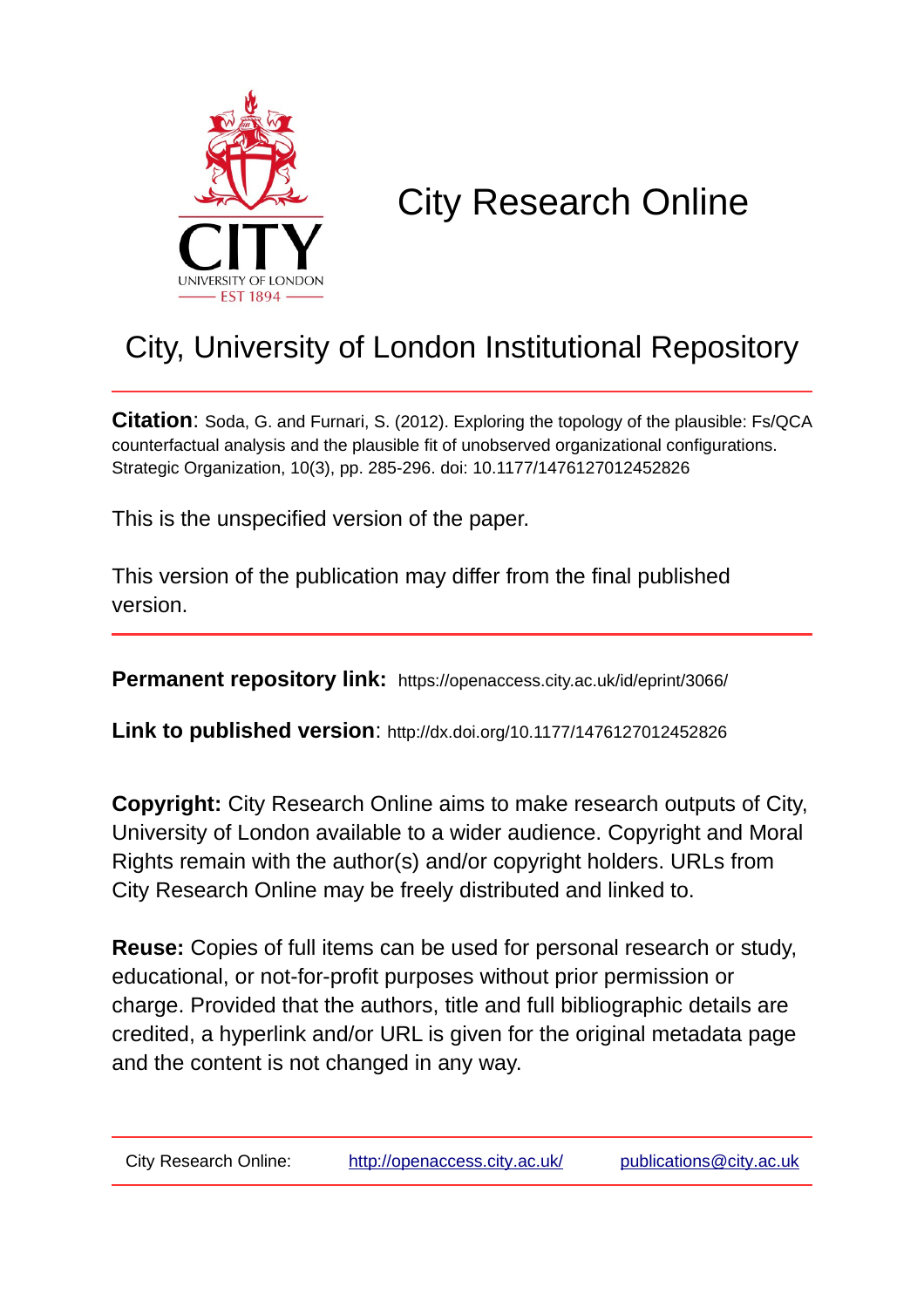# **Exploring the Topology of the Plausible: Fs/QCA Counterfactual Analysis and the Plausible Fit of Unobserved Organizational Configurations**

*Giuseppe Soda, Bocconi University and SDA Bocconi School of Management, Milan Santi Furnari, Cass Business School, City University London, UK*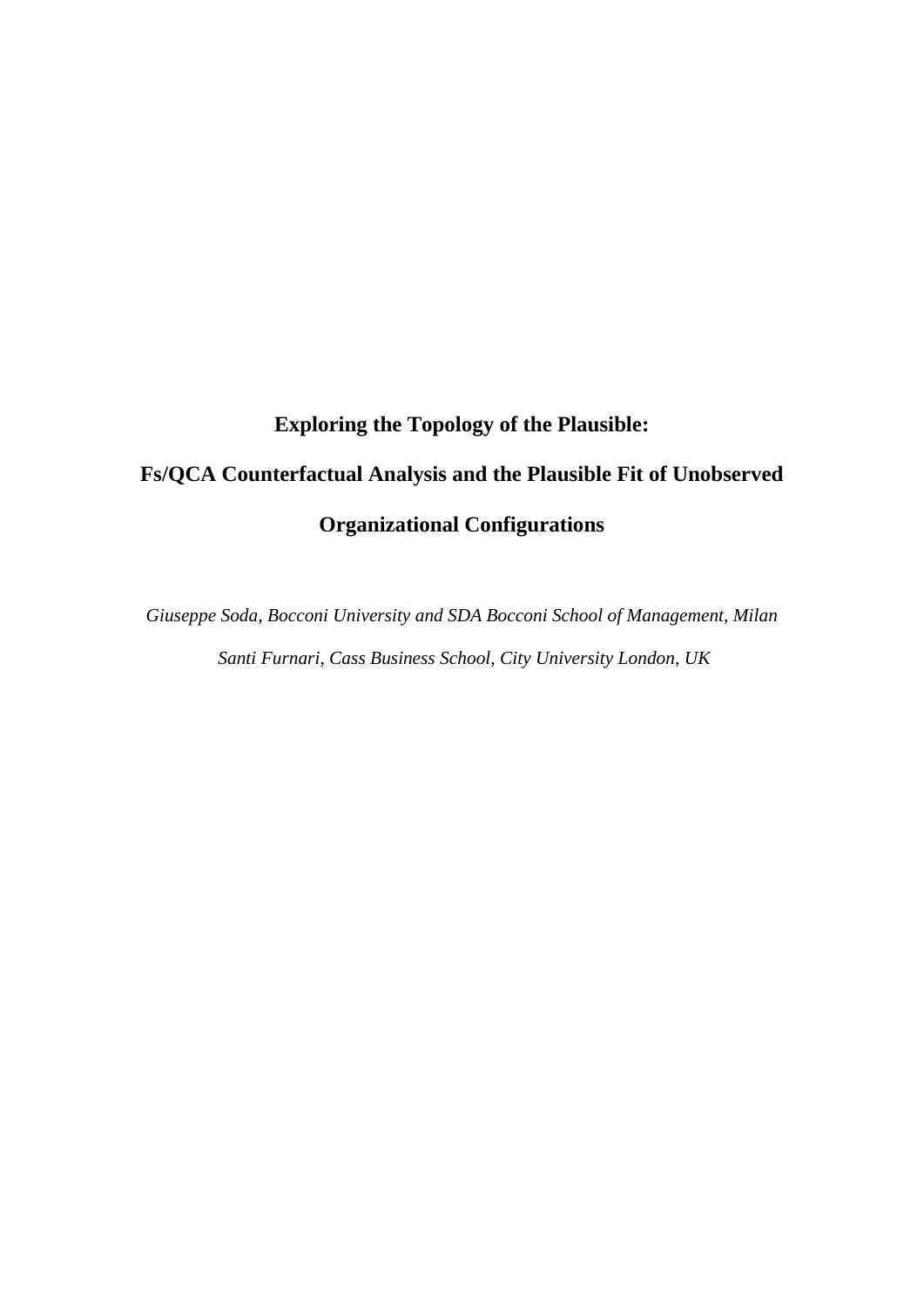#### **From Observed to Plausible Worlds: A New Perspective on Configurational Fit**

Few ideas have been more persistently central in both strategy and organization research than the concept of fit (Child, 1974; Miller, 1992; Sinha and Van de Ven, 2005; Parker and van Witteloostuijn 2010). Beyond its theoretical appeal, the prominence of the idea of fit in the management literature is also due to its powerful practical applications. In fact, the conceptual frameworks developed around this idea have offered a systematic approach that can be applied to any organization to uncover areas of misalignment that may affect performance goals (Tushman and O'Reilly, 2002).

Since early contingency approaches, research has focused on a *two-dimensional* notion of fit, investigating, for example, the internal fit between strategy and structure (e.g. Chandler, 1962; Miller 1992) or the external fit between structure and contextual factors (e.g. Lawrence and Lorsch, 1967) as bi-variate relationships. Drawing on these fundamental intuitions, in the last two decades scholars have developed the notion of *configurational fit,* defined here as "*the systemic relationship among multiple sets of elements, either internal or external to an organization"* (cf. Drazin and Van de Ven 1985; Meyer et al. 1993; Siggelkow 2002; Snow et al. 2005). More precisely, configurational fit captures the multi-dimensionality and complexity of the relationships linking organizational elements (such as organizational structures, integration mechanisms, and people); attributes of a firm's strategy (such as degree of diversification, vertical integration, customer orientation); and environmental dimensions (such as market volatility, technological dynamism, regulation, and environmental munificence). An emergent and promising stream of literature has also recently expanded the set of factors that can systemically interact in a configuration, including informal organizational elements (Gulati and Puranam, 2009; Soda and Zaheer, 2012), showing how the multidimensional interaction among these factors can generate positive or detrimental effects on performance.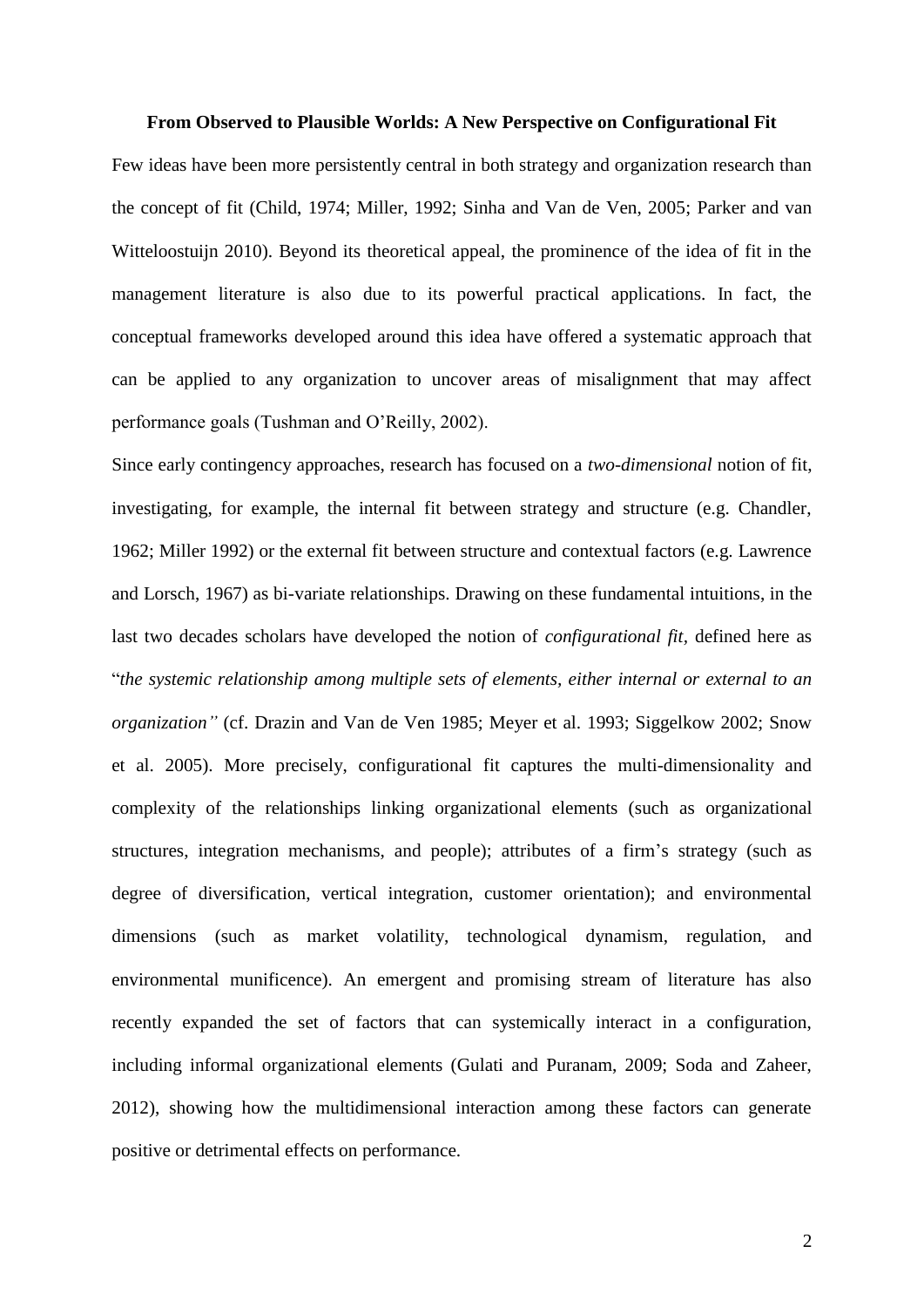Despite the intuitive appeal and relevance of configurational fit, our understanding of this central construct remains plagued by one major theoretical limitation: virtually all our analyses of fit rely on investigations of existing observed configurations rather than *possible configurations*, empirically unobserved, yet plausible and potentially more effective. In fact, the dominant research tradition in organization theory and strategy has examined the fit of configurations *ex-post*, as empirically emerging from observed data. Similarly, by narrowing the discussion to organizational and strategic archetypes that are more frequent, scholars have largely limited the possibility of examining cases of strategic absence (Inkpen and Choudhury 1995) or small samples of few cases (e.g. March et al. 1991) that might be as meaningful and relevant as those that cover large proportions of a population. For instance, for a long time we had been discussing the relative superiority of markets vs hierarchies, without considering the theoretical possibility of intermediate configurations (such as inter-firm alliances or networks) between the two. However, as soon as these hybrid organizational configurations became empirically widespread, they yielded a central place in our scholarly attention. More generally, the "relevance" of management research has been often justified on the basis of the empirical observation of new phenomena, argued to be widely diffused or in the process of becoming widely diffused. To keep with the example above, scholars investigating hybrid organizational forms initially justified the relevance of their research by claiming that these forms were becoming empirically frequent, yet they were different from what the scholarly community had typically been studying up to that time. Differently from this empiricallydriven *ex-post* approach, our point in this work is that we can imagine and theorize the *plausibility* of new configurational forms *before* their empirical diffusion, much in the same way architects and designers envision the possible existence of new forms, which are still unobservable to the human eye.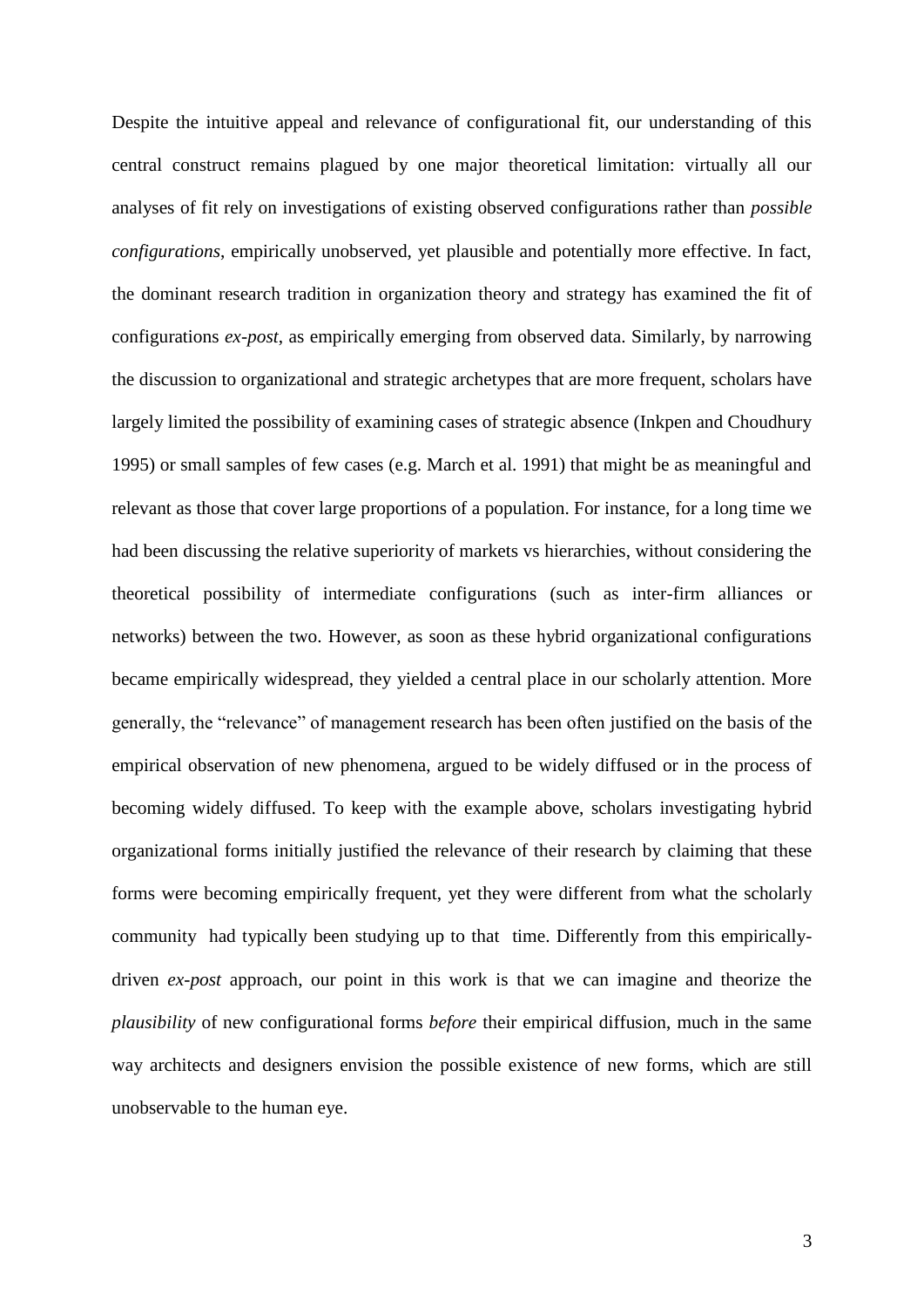Our claim is *not* to move away from empirical observation of configurations. Rather, we argue that the available empirical and theoretical knowledge of existing configurations can, and should, be usefully leveraged to craft a rigorous analysis of the *plausible*, yet not empirically manifested, configurations. The analytical payoff of this approach is to unleash the *generative* potential of organization design in its strongest sense –i.e. design as the *discovery* of yet not existing, but potentially more effective, organizational configurations (e.g. Leblebici 2000; Liedtka 2000; Grandori 2001; 2010; Hatchuel 2001). This generative conception of design is at stake with an approach to configurational fit uniquely based on empirically emerging configurations and on the *ex-post* identification of fit through the observation of interaction effects or other empirical indicators (cf. Grandori and Soda 2006; Grandori and Furnari 2008). In contrast with this conservative approach, we invoke a revitalization of design as a much more open and creative discipline concerned "[…] not with how things are but with how they might be" (Simon 1996: xii). This rejuvenated idea of organization design as a "generative grammar of organization" (Salancik and Leblebici 1988) mirrors the most recent progresses in biology and chemistry. Indeed, even these natural sciences traditionally grounded in a systematic analysis of the observable world, are now revisiting the classic neo-Darwinian assumptions of complex systems' evolution, by challenging the idea that natural selection operates within imposed fitness landscapes; and by calling for new analyses of the "topology of the possible" (Fontana, 2003), which underlies the emergence of new forms (cf. Padgett and Powell, forthcoming). Similarly, we believe that organization and strategy configurational research should provide guidance for a methodologically rigorous *"discovery of the plausible"*, supporting the exploration of innovative alternatives instead than only the observation of empirical regularities. If we keep our eyes firm on the existent, our research is doomed to lag behind the past, limiting our potential to improve the future.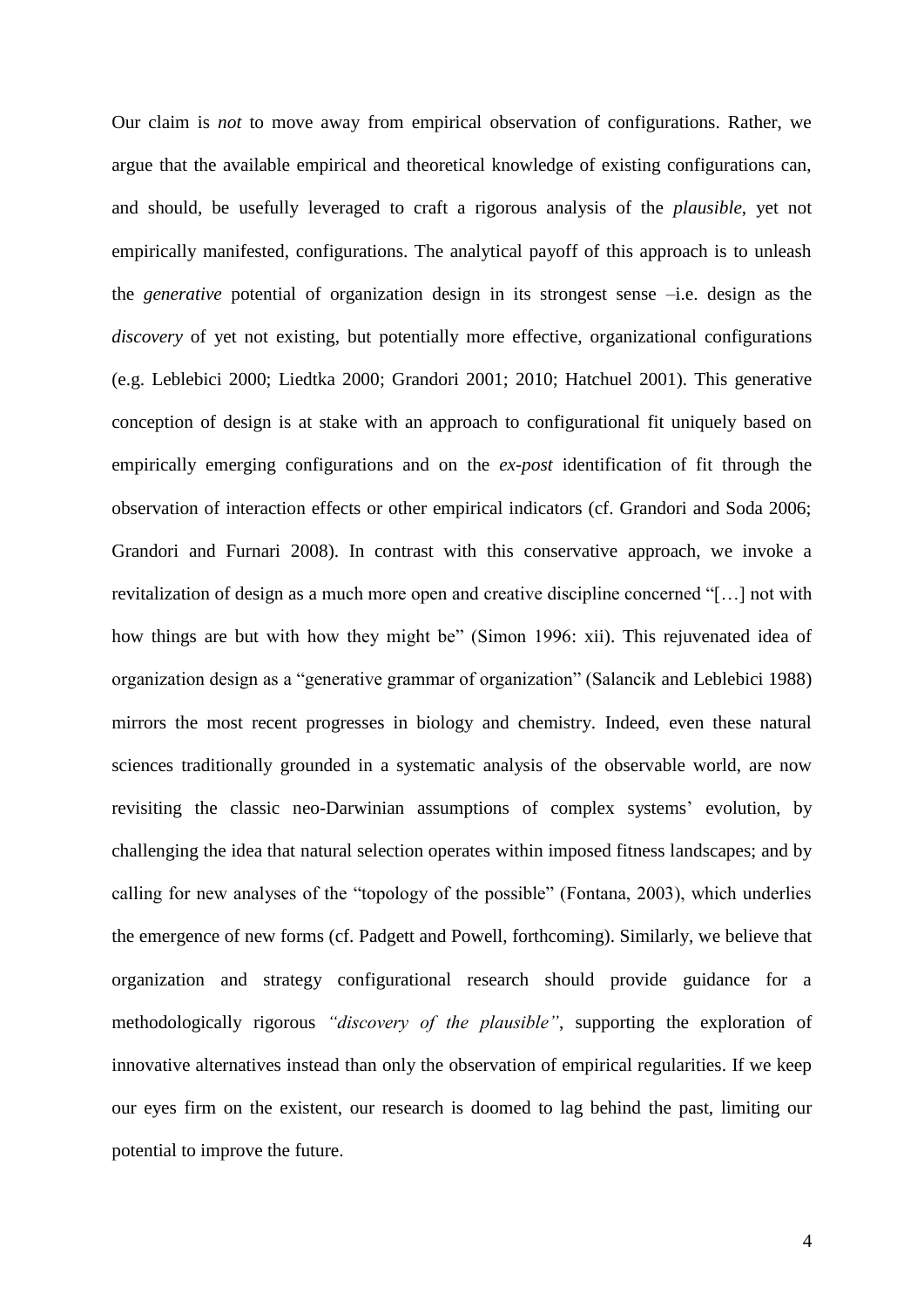To overcome this fundamental limitation, we suggest that a much more generative approach to organization design should include strategic and organizational configurations which are *plausible* because their existence and outcomes are justifiable from a theoretical and logical standpoint. In this contribution, we outline how counterfactual analysis (e.g. Tetlock and Belkin 1996) can provide a systematic approach to a theoretically-informed, logically-sound, exploration of the plausibility of unobserved configurations. Particularly, we build on fuzzyset/qualitative comparative analysis (fs/QCA) as a methodology incorporating a counterfactual understanding of configurations of causal conditions (e.g. Ragin 1987; 2000; 2008). While previous research has emphasized how the *configurational logic* embedded in fs/QCA provides new valuable insights into traditional analyses of organizational configurations (Fiss 2007; 2011; see Greckhamer et al. 2011), the *counterfactual logic* characterizing this methodology since its origin (Ragin 1987) has remained relatively less explicit in its existing applications in management studies. Therefore, our point of departure from previous studies is to unpack the elements of counterfactual analysis contained in fs/QCA in order to illustrate how a counterfactual approach can strengthen the generative design potential of current configurational analyses (i.e. the capability of these analyses to allow for the creative generation and discovery of new configurational designs).

#### **Fs/QCA Counterfactual Analysis and the Discovery of Plausible Configurations**

We explore the use of counterfactual analysis to enrich empirically-based approaches to configurational fit, expanding their scope to unobserved, yet logically possible, "counterfactual configurations" –i.e. organizational configurations that lack empirical instances and "therefore must be imagined" (Ragin 2008: 150). Counterfactual analysis consists in evaluating the plausibility of given counterfactual configurations and their outcomes. Despite the use of counterfactual analysis in management research has been rare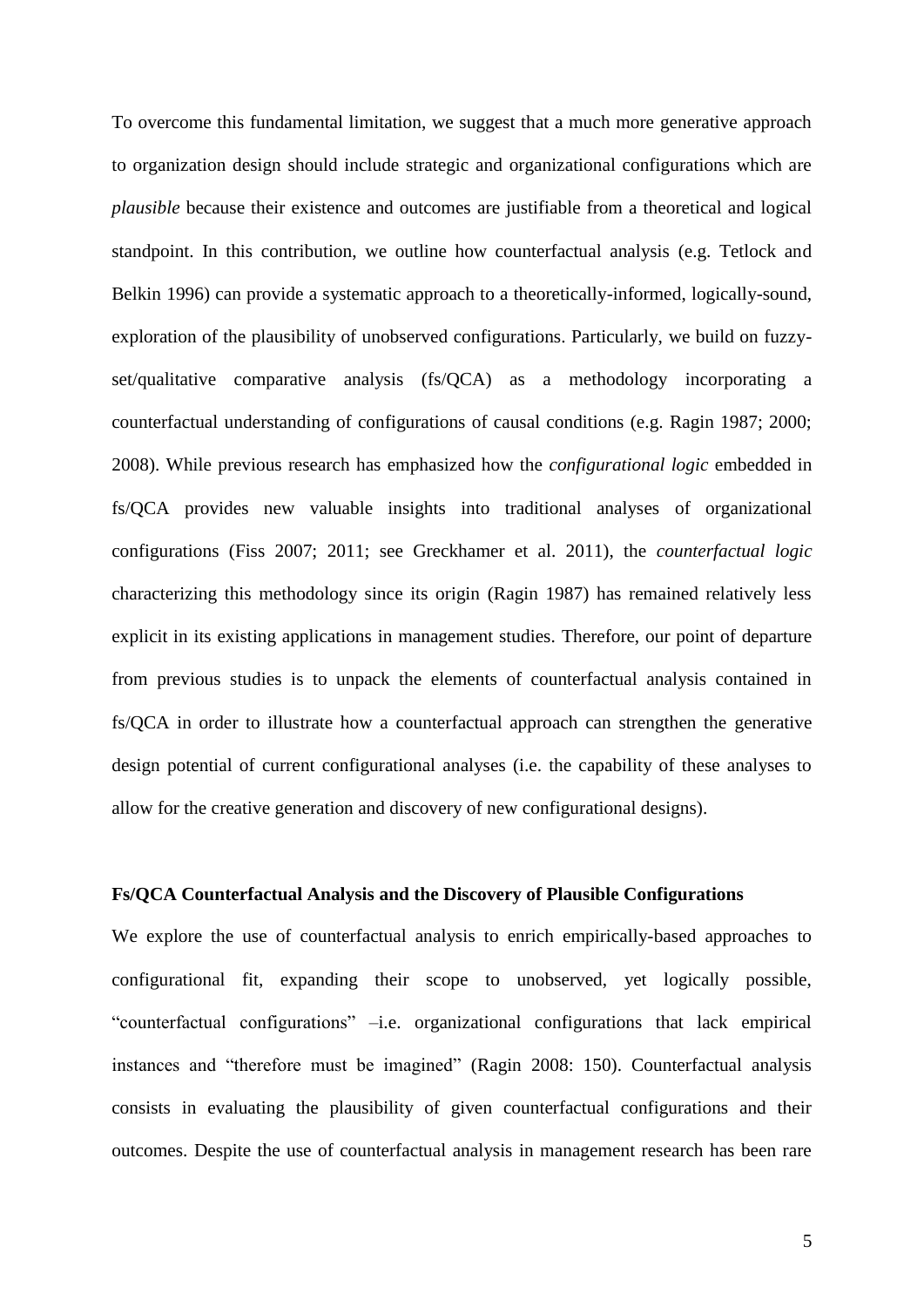(e.g. Booth 2003; Durand and Vaara 2009), this mode of inquiry has a long tradition in social science and history (e.g. Hicks et al. 1995) and in the philosophy of science (e.g. Lewis 1973). Here, we draw on fs/QCA (Ragin 1987; 2000; 2008), a methodology explicitly incorporating *both* a counterfactual and a configurational logic to causation in order to examine how multiple causal conditions jointly produce a given outcome of interest. To illustrate how to leverage counterfactual analysis within fs/QCA, we start by briefly introducing the basic configurational logic underlying this methodology. This introduction contextualizes our discussion of counterfactual analysis of organizational configurations, which constitutes the main focus of this essay.

Fs/QCA conceptualizes cases as configurations of qualitatively distinct causal conditions, aiming at identifying which sets of conditions are jointly sufficient to produce an outcome. Configurations are typically represented in terms of the presence or absence of the multiple conditions considered. The conditions are typically identified on the basis of available theoretical or substantive knowledge of the cases and settings examined<sup>1</sup>. For example, suppose to be interested in understanding how economic incentives (I), level of formalization (F), and teamwork (T) practices (i.e. causal conditions) combine to produce the outcome of organizational innovation (e.g. Furnari 2007). In fs/QCA, the data collected on the presence/absence of these conditions and outcomes are used to generate a *truth table*, representing all the logically possible combinations of conditions and their respective outcomes, such as Table 1 reported below. The typical objective of a fs/QCA analysis is to identify the minimal number of configurations that "cover" the truth table -i.e. that explains the occurrence of the outcome. These "minimized configurational solutions" are obtained by

1

<sup>&</sup>lt;sup>1</sup> Some times, the number and type of conditions considered in a fs/QCA analysis are fixed and do not change during the analysis. One may therefore wonder how this methodology can actually allow for the discovery of new elements. In its basic use, the generative potential of the fs/QCA methodology lies mostly in the discovery of *new combinations of elements* rather than of *new elements* per se. However, in its strongest use, fs/QCA is envisioned as an "iterative" methodology in which the results and possible contradictions emerging in initial analyses inform the selection of new conditions to be included in subsequent analyses (Rihoux and Ragin 2009; cf. Ragin 1987).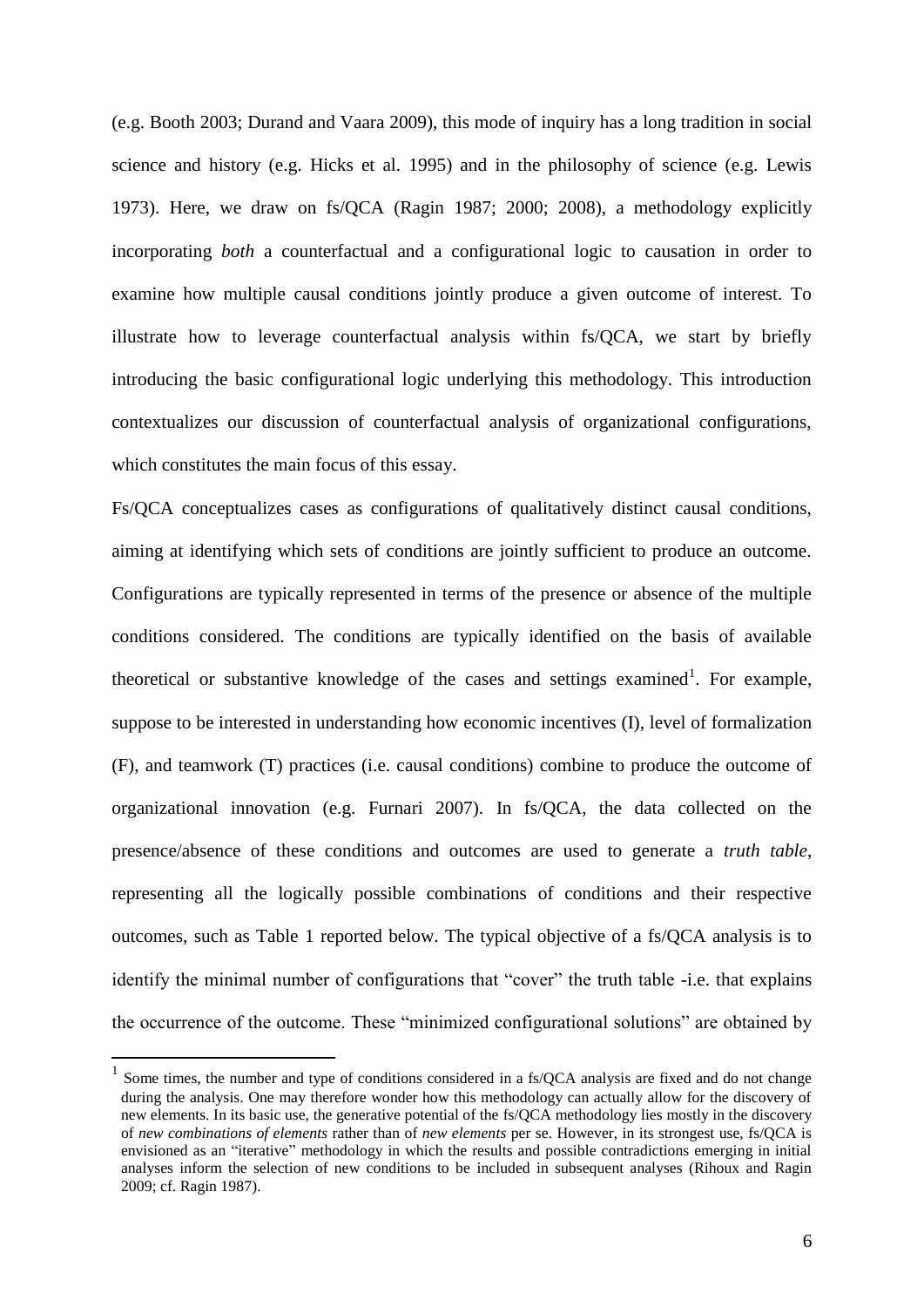applying simple Boolean minimization algorithms to the truth table. For example, a basic rule of Boolean minimization is the following: if two configurations differ in only one causal condition, yet they produce the same outcome, then the differentiating causal condition is redundant for the outcome and can be removed to create a simpler, more minimized, configurational solution (Ragin 1987). Consider, for example, organizational configurations 1 and 2 in Table 1: they differ only in terms of formalization, yet they both conduce to innovation (i.e. they are equifinal). Therefore, formalization can be considered as a redundant element and the two configurations can be reduced into a more minimal configuration composed by teamwork and incentives. In Boolean language, this simple minimization rule is expressed as following  $I^*f^*T + I^*F^*T = I^*T$ , where capital letters indicate the presence of an element and lower-case indicate the absence of it, while the Boolean operators "+" and "\*" indicate, respectively, equifinality or substitutability ("+") and complementarity ("\*"). Applying this simple minimization algorithm to the entire truth table below, we obtain the minimal configurational solutions for innovation, which can be expressed as:  $T^*F + F^*I \rightarrow$ **INNOVATION.** This expression summarizes the typical final outcome of a fs/OCA analysis, that is, a minimal set of configurations explaining the outcome in question.<sup>2</sup>

#### **INSERT TABLE 1 ABOUT HERE**

Note that Table 1 describes an ideal scenario in which the researcher was fortunate enough to find data (i.e. cases) per each logically possible combination of the three organizational elements considered. In this abstract situation, we would not need to worry about unobserved,

1

 $2^{2}$  In this oversimplified exposition of the fs/QCA methodology, we are not considering the important issue of the different number of cases that exhibit certain configurations and outcomes. We refer the interested readers to Ragin (2008) and Fiss (2011) for an illustration of how the most recent developments in fs/QCA take into account this issue through the measures of coverage and consistency. Similarly, while QCA initially formalized the presence or absence of conditions in binary terms, further developments use fuzzy-sets to measure the degrees to which cases exhibit a given causal condition (Ragin 2000).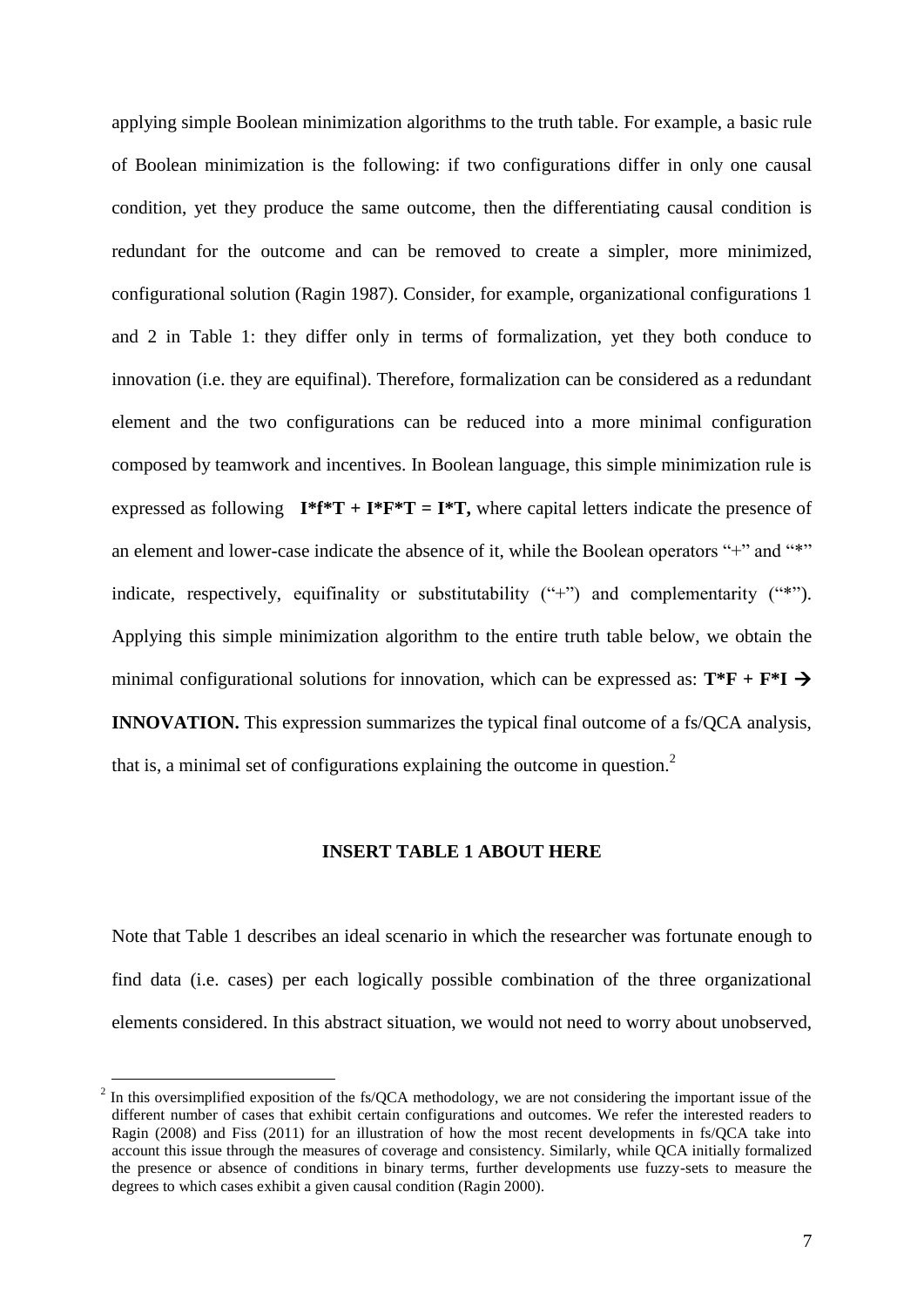perhaps more effective, configurations. However, the above "fully saturated" research design is very difficult to obtain with observational non-experimental social science data, which are typically characterized by "limited diversity"–the fact that several combinations of causal conditions may show no empirical instance because of naturally occurring selection processes (Ragin 1987). The problem of limited diversity is especially salient for analyses embodying a logic of conjunctural causation, such as the analysis of configurational fit in strategy and organization research. Indeed, as the number of conditions that we want to examine increases, the number of cases that we need in order to identify multiple paths of conjunctural causation increases geometrically according to the function  $2<sup>k</sup>$ , where k is the number of conditions considered. For example, if we are interested in examining configurations of 10 elements, we would need to have at least 1024 cases to obtain a fully saturated design, assuming only one case per configuration. Therefore, a more realistic scenario for any analysis of configurational fit would be a situation of considerable limited diversity in which many of the logically possible configurations of causal elements considered will exhibit no empirical instances, i.e. they will be counterfactual configurations. In the following paragraphs, we illustrate how the analytical apparatus developed within fs/QCA can be used to systematically explore counterfactual configurations and evaluate the plausibility of their outcomes (i.e. their "plausible fit"). More specifically, we illustrate four ways in which fs/QCA can be used for a systematic analysis of counterfactual configurations. These four analytical means can be conceived as sequential steps in a counterfactual analysis of unobserved configurations, but they may also be carried out separately, depending on the objectives of the configurational analysis.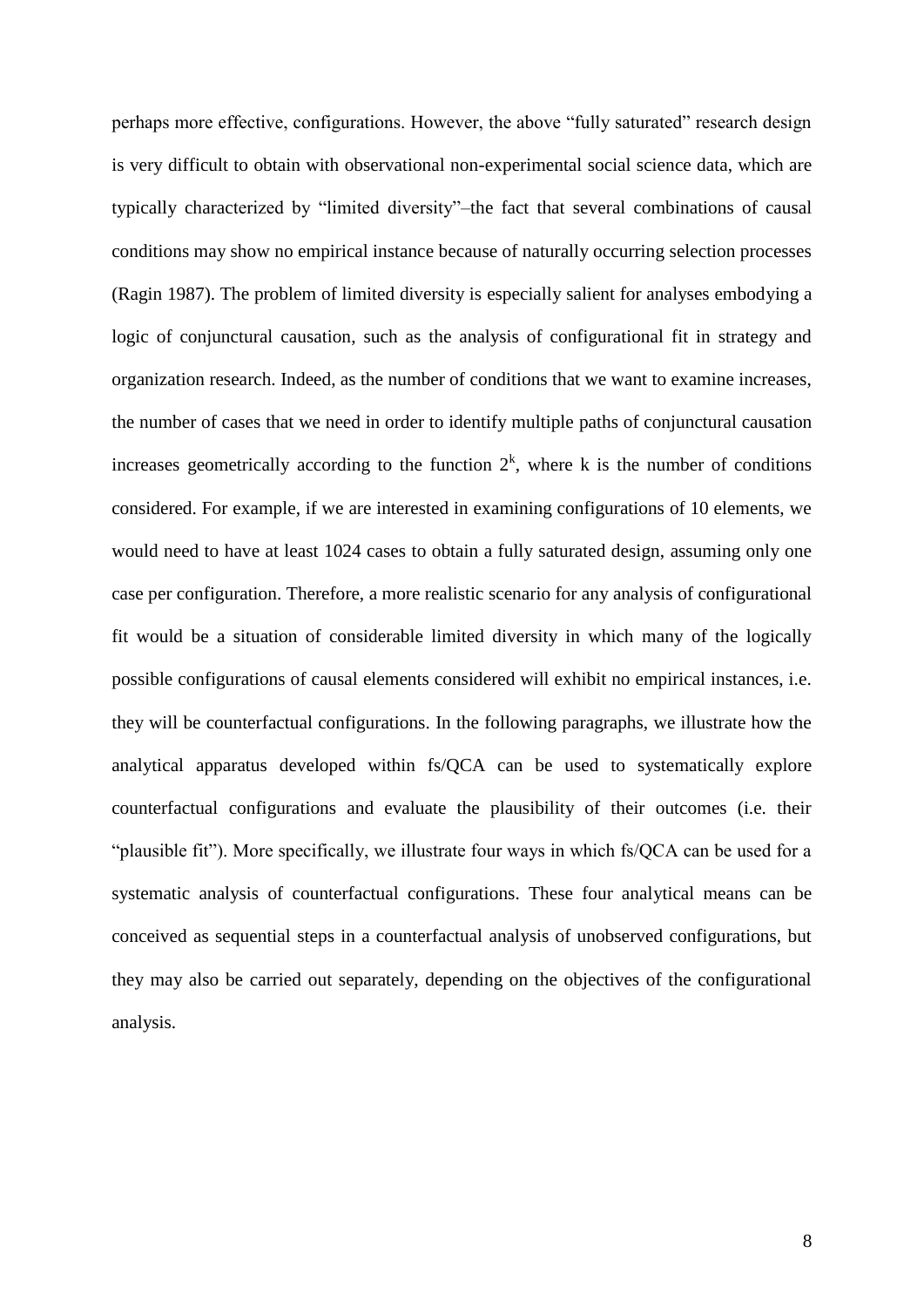### *Mapping the Possibility Space: Formalization and Visualization of Counterfactual Configurations*

An important first step in the analysis of counterfactual configurations consists in identifying the "possibility space" constituted by the possible, yet unobserved, configurations. In this respect, the truth table is valuable for visualizing and formalizing the counterfactual configurations. For instance, going back to the hypothetical example examined above, in a more realistic situation of limited diversity our truth table would include both observed and unobserved configurations as in Table 2 (counterfactual configurations are indicated with a ?). In fs/QCA language, these counterfactual configurations are defined as "logical remainders" because they lack empirical instances but are nevertheless logically possible. As any other configuration, logical remainders can be formalized through concise Boolean expressions. For example, the possibility space contained in the truth table below can be formalized as  $I^*F^*t + i^*F^*T + i^*f^*T$ . In addition, the possibility space can be visualized through n-dimensional areas or Venn diagrams, as illustrated in Figure  $1<sup>3</sup>$ . Although the value added by the formalization and visualization of counterfactual configurations may seem trivial at a first glance, this step is crucial for making the researcher aware of the composition of the unobserved configurations. Further, it is an important step to make more explicit the simplifying assumptions on the plausibility of counterfactual configurations and their outcomes in further steps of the analysis.

#### **INSERT TABLE 2 ABOUT HERE**

#### **INSERT FIGURE 1 ABOUT HERE**

1

<sup>3</sup> Of course, the higher the number of conditions considered in a configurational analysis, the more difficult and complex the visualization of the corresponding possibility space becomes. Useful aids for visualizing multidimensional configurational spaces through Venn diagrams are currently available via the software TOSMANA (Cronqvist 2004; for more information see: http://www.compasss.org/software.htm).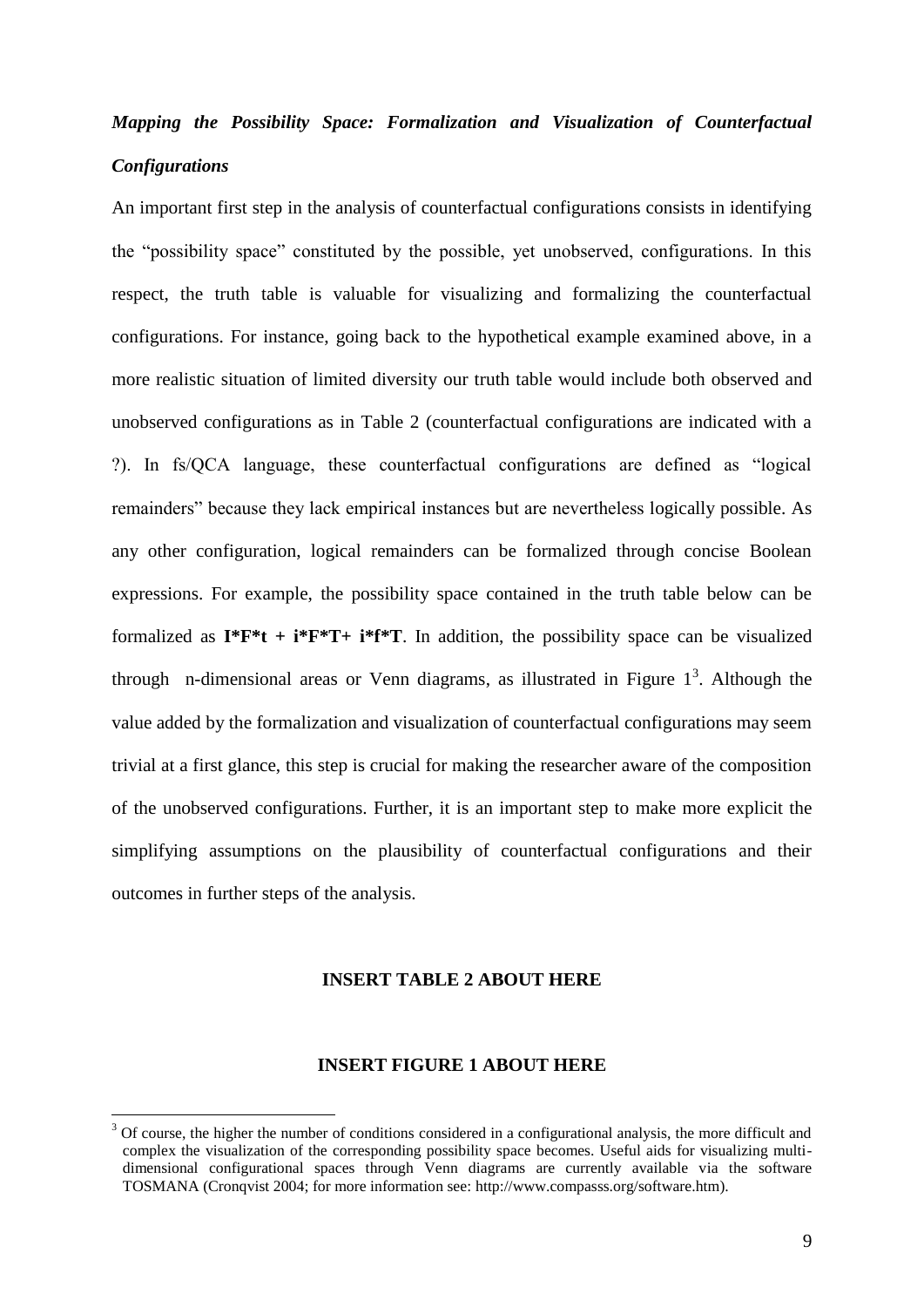#### *Identifying the Lower and Upper "Plausibility Bounds" of the Possibility Space*

Once we have determined the basic topology of the possibility space, we can identify the upper and lower bounds delimiting the subset of plausible configurations within the possibility space, intended here as the configurations that plausibly have positive performance outcomes.<sup>4</sup> We can initially identify these plausibly fit configurations by making simplifying assumptions about the plausibility of the outcome of each counterfactual configuration included in the possibility space. One first conservative strategy is to assume that the outcome of *all* the counterfactual configurations reported in our truth table would have been negative, had they existed. This simplifying assumption is rooted in the idea that "history optimizes", so that unobserved configurations do not exist because they have been selected out via evolutionary pressures. However, as Kogut (2010: 149) well argues, "this type of 'survivor bias' reasoning is quite frequently made, and only sometimes with justification". Formally, this simplifying assumption involves changing the outcomes of all the unobserved configurations (3,4,7) reported in our hypothetical truth table (Table 2) from an unobserved outcome (?) to a negative one (0). Once made this conservative assumption, we can apply the Boolean minimization algorithms described above to our simplified truth table, obtaining a new set of minimized configurational solutions:  $I^*T \rightarrow INNOVATION$ . By considering all unobserved configurations as negative instances of the outcome, we determine what may be called the "lower plausibility bound" of the possibility space, defined by the *minimum* number of counterfactual configurations whose outcomes can be considered plausibly positive had they existed (i.e. by assuming that all unobserved configurations would lead to negative outcomes had they existed, we are de facto restricting the space of plausibly fit configurations to zero).

<u>.</u>

<sup>4</sup> Please note that here by "plausible" configurations we mean "plausibly fit", that is, configurations that have plausibly positive performance outcomes. However, the same counterfactual analytic logic can be used to evaluate the plausible misfit of configurations.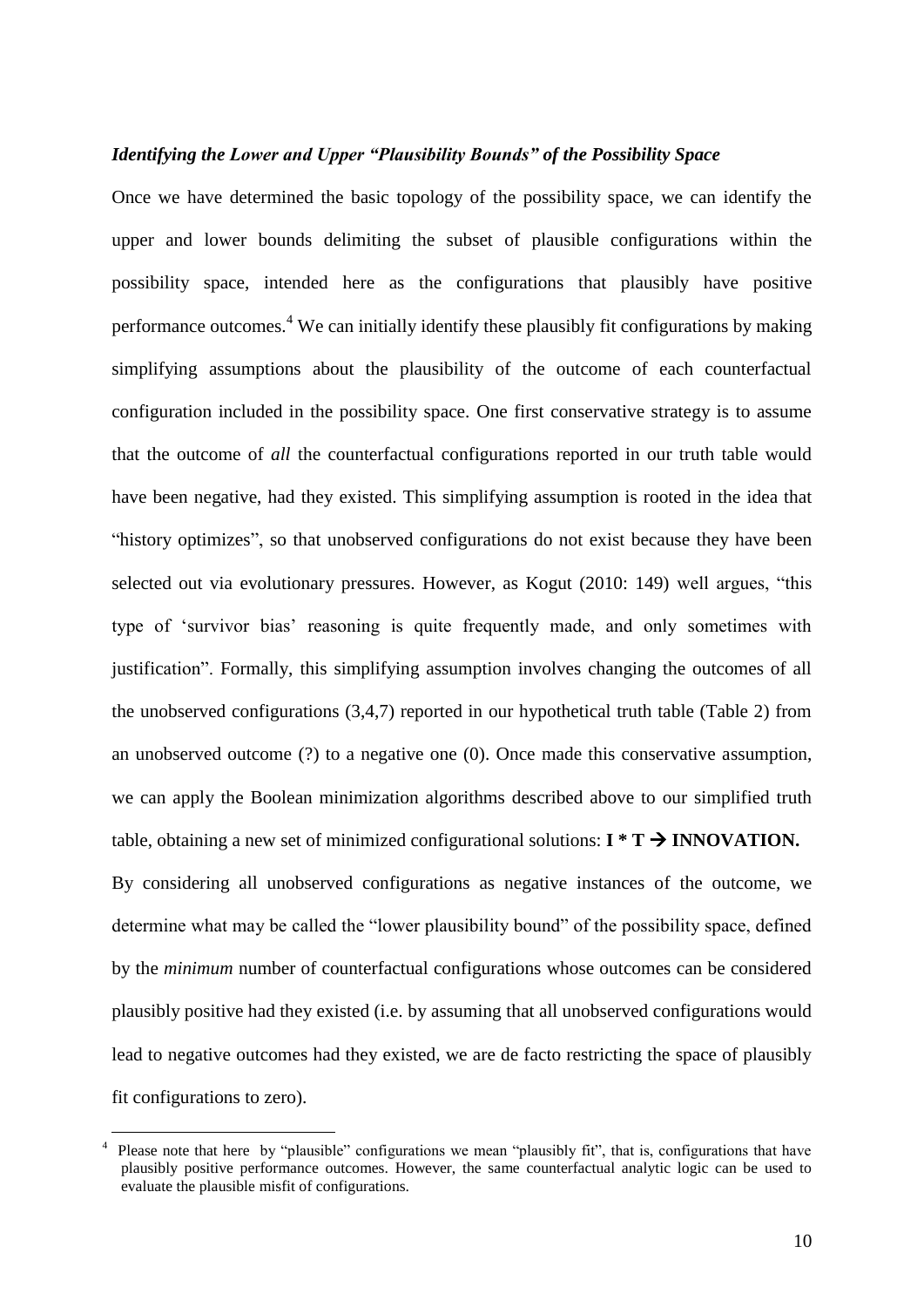At the other extreme of this conservative strategy, we can choose to rely on the simplifying assumption that all the logical reminders can have *either* positive *or* negative outcomes depending on whether having one or the other type of outcome will help obtaining more minimized configurational solutions. In a nutshell, this strategy consists in making as many simplifying assumptions as possible on the outcomes of counterfactual configurations so to identify the ideally minimal solution. This counterfactual strategy –which is formally implemented in most fs/QCA software (for more information see [http://www.compasss.org/software.htm\)](http://www.compasss.org/software.htm)- typically provides more parsimonious results, which however rely on very strong simplifying assumptions on the plausibility of counterfactuals. More than as actual results of an empirical analysis, these parsimonious configurational solutions can be interpreted as an ideal benchmark useful as a reference point for comparison in the subsequent, typically more theory-driven, explorations of plausibility of counterfactual configurations (see below). The counterfactual configurations leading to positive outcomes, according to these strong simplifying assumptions, identify what may be defined as the "upper plausibility bound" of the possibility space, defined by the *maximum* number of counterfactual configurations whose outcomes can be considered plausibly positive had they existed (i.e. by assuming that as many as possible unobserved configurations would lead to positive outcomes, had they existed, we are de facto stretching the space of plausibly fit configurations to its upper boundary). In the case of our hypothetical truth table (reported above), this more parsimonious solution can indeed be expressed by the only presence of one condition:  $T \rightarrow \text{INNOVATION}$ .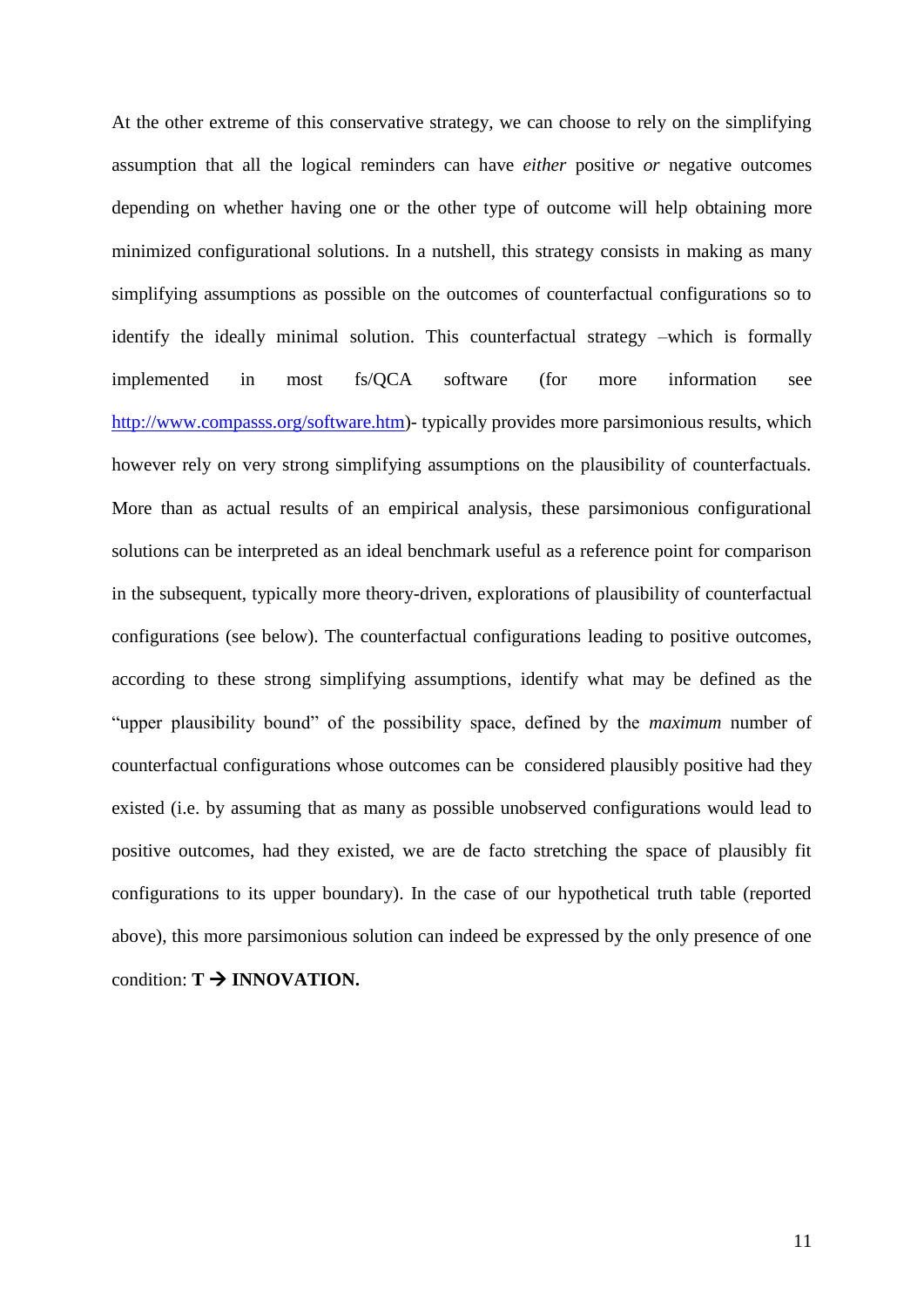## *Differentiating the Plausibility Space via Counterfactual Analysis: "Strong" vs "Weak" Counterfactual Configurations*

The two strategies of counterfactual analysis illustrated above constitute two extremes of a continuum, one relying on very simple simplifying assumptions which reduce the plausibility space; the other relying on quite strong simplifying assumptions which allow the researcher to make the maximum use of the empirical evidence and counterfactual configurations by hypothesizing a larger plausibility space. Although these extremes constitute useful benchmarks as explained above, a rigorous counterfactual analysis requires evaluating the plausibility of the outcomes of each single counterfactual configurations included in the possibility space. Unfortunately, there are no established methodological criteria to guide this evaluation, so in what follows we sketch two different ways to approach this complex problem with the aim of sensitizing further research on the topic.

#### *Leveraging Theory to Evaluate the Plausibility of Counterfactuals*

Tetlock and Belkin (1996) provide an interesting guideline consisting of six general criteria by which to evaluate counterfactual arguments. Among these criteria, they emphasize *theoretical consistency*, that is, the idea that counterfactuals can be considered more plausible when they are "consistent with "well established" theoretical generalizations relevant to the hypothesized antecedent-consequent link" (Tetlock and Belkin 1996: 18). Similarly, we propose to evaluate the plausibility of the outcomes of logically possible, yet not observed, configurations by using *ex-ante* theoretical knowledge on the "combinatory rules" connecting the elements of an organizational configuration. Based on previous empirical evidence and pre-existing knowledge on how the organizational elements of a configuration interact, it is possible to evaluate the plausibility of the outcomes of certain combinations of elements. For example, the extensive literature on organization can rely on a well-established body of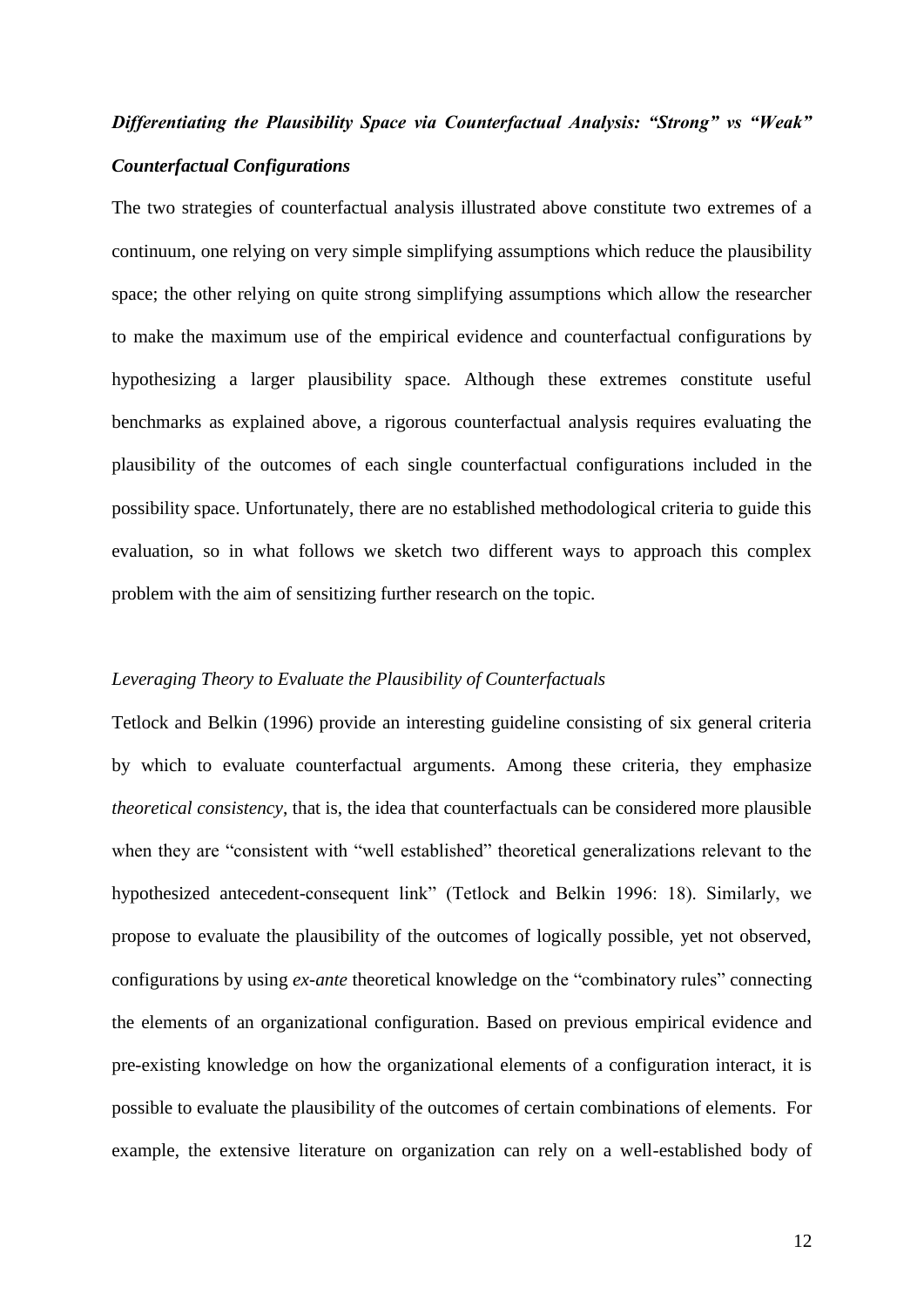knowledge on what are the types of organizational elements that produce complementary effects (e.g. Milgrom and Roberts 1995; Porter and Siggelkow 2008). Taken together, this body of knowledge and its related cumulated empirical evidence define a series of more or less established "design rules" (Romme and Endenburg 2006; Van Aken 2004) specifying possible areas of fit and misfit among organizational elements (Burton et al. 2006). In a similar fashion, using chemistry as an analogy, Grandori and Furnari (2008) identify specific combinations of elements which are complementary or substitutable in producing certain positive outcomes such as organizational efficiency and innovation (cf. Grandori and Soda 2006; Soda and Zaheer 2012). Our argument is that this well-established body of knowledge can be used to specify empirically-grounded and theoretically-rigorous "combinatory rules" specifying how two or more organizational elements interact; generating different types of configurational outcomes, such as additive, super-additive and substitution effects<sup>5</sup>. From this perspective, counterfactual analysis consists theorizing on the type of plausible outcomes generated by a set of combinatory rules among elements whose combinations are not directly observed. Thus, a given possible configuration of elements can be considered to generate a plausibly positive outcome when the combinatory rule linking its elements has been consistently proven to be complementarity (i.e. the outcome generated by their interaction is super-additive). Conversely, we can justify the plausibility of negative outcomes for a counterfactual configuration when we can rely on well established theories and evidence on their negative interactions (i.e. substitution effects). Although many counterfactual configurations might include both types of (complementary and substitutive) combinatory rules, depending on the number of elements considered, the systematic and informed use of

<u>.</u>

<sup>5</sup> In additive effects the interaction among the elements of a configuration does not generate any additional outcomes beyond the sum of outcomes generated by each element individually. Super-additivity instead arises from the positive interaction among elements of the configuration and complementarity is often invoked to explain this type of outcome (Milgrom & Roberts, 1995; Porter & Siggelkow, 2008). Finally, substitution effects are determined by a negative interaction among elements.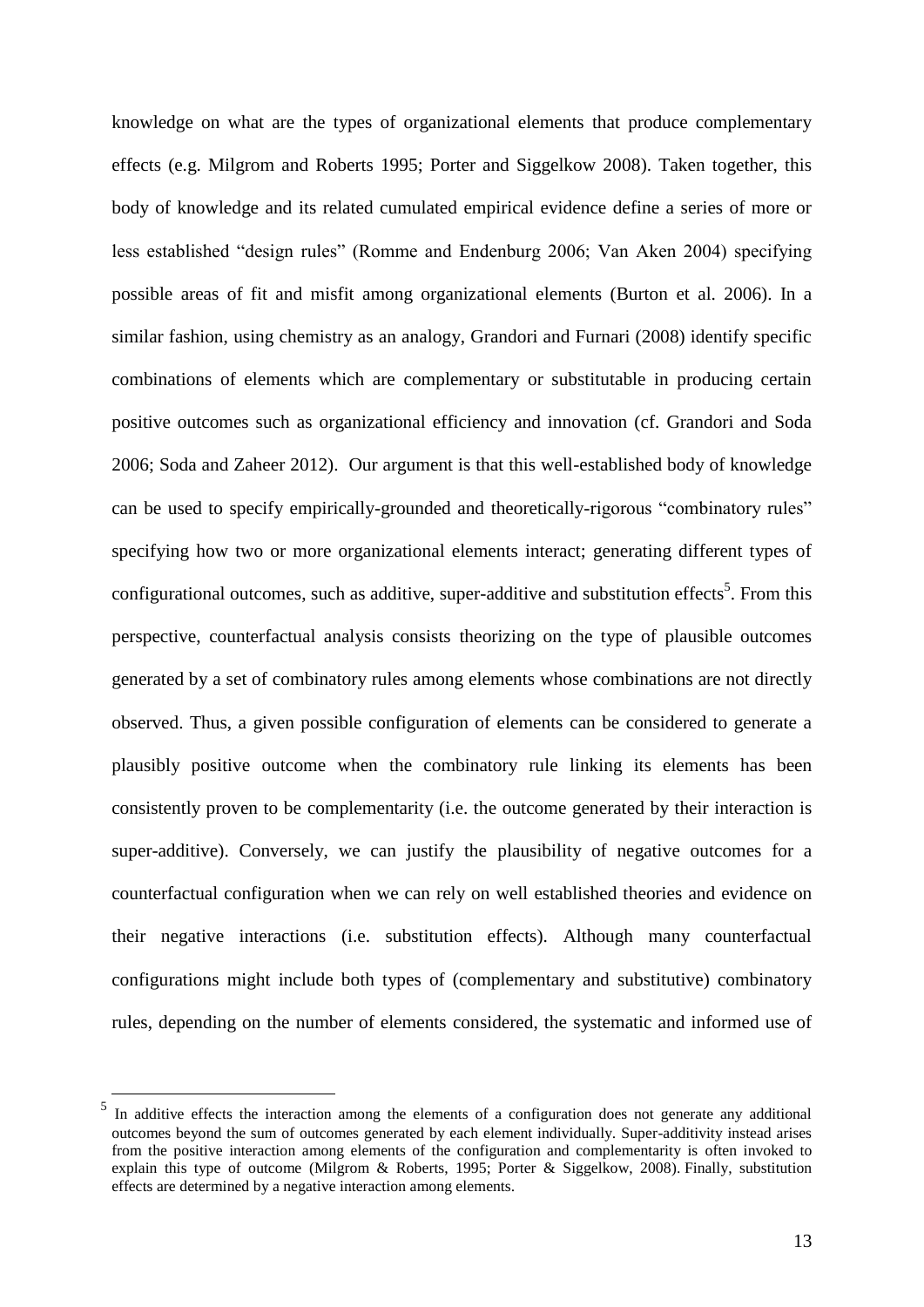theoretical knowledge can substantially help the specification of the space of plausible configurations (cf. Ragin 1987; 2008).

#### *Leveraging Logical Consistency to Evaluate the Plausibility of Counterfactuals*

To be considered plausible, counterfactuals need also to be logically consistent (Tetlock and Belkin 1996). Fs/QCA provides a number of ways to check the logical consistency of simplifying assumptions on the outcomes of counterfactual configurations. One possible approach consists in comparing the most parsimonious solutions obtained for positive and negative outcomes. As discussed above, these more parsimonious solutions consider plausible as many counterfactual configurations as possible in order to identify the most parsimonious solution to the truth table. An important criterion of logical consistency is to avoid that the same counterfactual configuration is used to obtain minimal solution for positive *and* negative outcomes, thereby "making contradictory assumptions regarding the outcome of that logical reminder" (Rihoux and Ragin 2009: 136). Indeed, logically, each given outcome (innovation or not-innovation in the example above) need to be explained by the same configurations of conditions. Thus, any unobserved configuration assumed to explain *both* cases with a positive and negative outcome creates a logical inconsistency. Instead than considering these logical inconsistencies as problems, fs/QCA provides tools to identify these contradictory counterfactual configurations (by mapping and comparing the minimized solutions onto the counterfactual configurations and identifying the counterfactuals that are included in both solutions), so that the analyst can either eliminate or further investigate these logical contradictions with the use of theory.

Through these counterfactual analyses of plausibility, we should be able to further differentiate the counterfactual configurations inhabiting the plausibility space into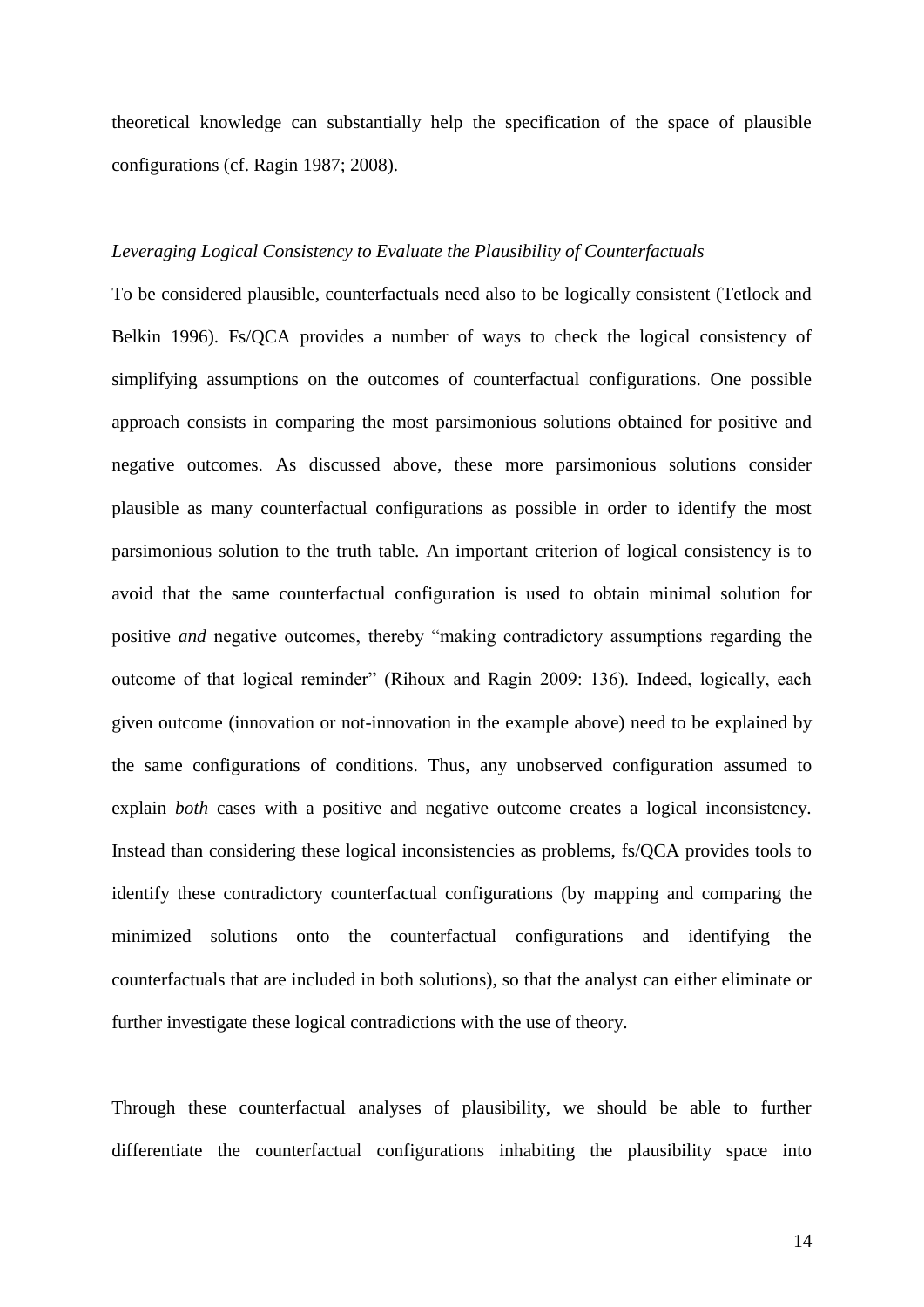theoretically substantiated, logically consistent, counterfactuals –what may be called "strongly plausible" counterfactuals- and "weakly plausible" counterfactuals, not rooted in previous knowledge and logically contradicting the configurations identified in our data. This further analytic step can then guide the empirical search for, or simulation of, new cases matching different types of counterfactual configurations.

#### *Informed Selection or Simulation of Plausibly Effective Configurations*

Differently from most traditional, correlation-based, empirical research, the final aim of the counterfactual approach sketched here is not identifying, *ex-post*, empirically robust patterns of association in observed data. Rather, the objective is informing, *ex-ante,* the discovery of yet not existing, but possibly more effective, organizational configurations. Thus, our perspective holds that a rigorous counterfactual analysis of organizational configurations can constitute a solid backdrop for an informed selection of new empirical cases matching the plausible configurations identified (either the weakly plausible or the strongly plausible ones, depending on the objective of the research). Another fascinating, still to be fully explored, outcome of a counterfactual approach is a theory-informed simulation of possible worlds and their outcomes (see Cederman 1996 for an example).

#### **Conclusion**

In sum, the main aim of this contribution is to expand the dominant rationale of organizational design research by including solutions and possibilities which are not observed in reality. We believe that the counterfactual approach to configurations responds to a still open call in organization theory and strategy to move the modelling of fit towards a more robust and theory-based specification (e.g. Drazin and Van de Ven 1985). With this new approach we propose to re-discover the roots of organization design as a distinct normative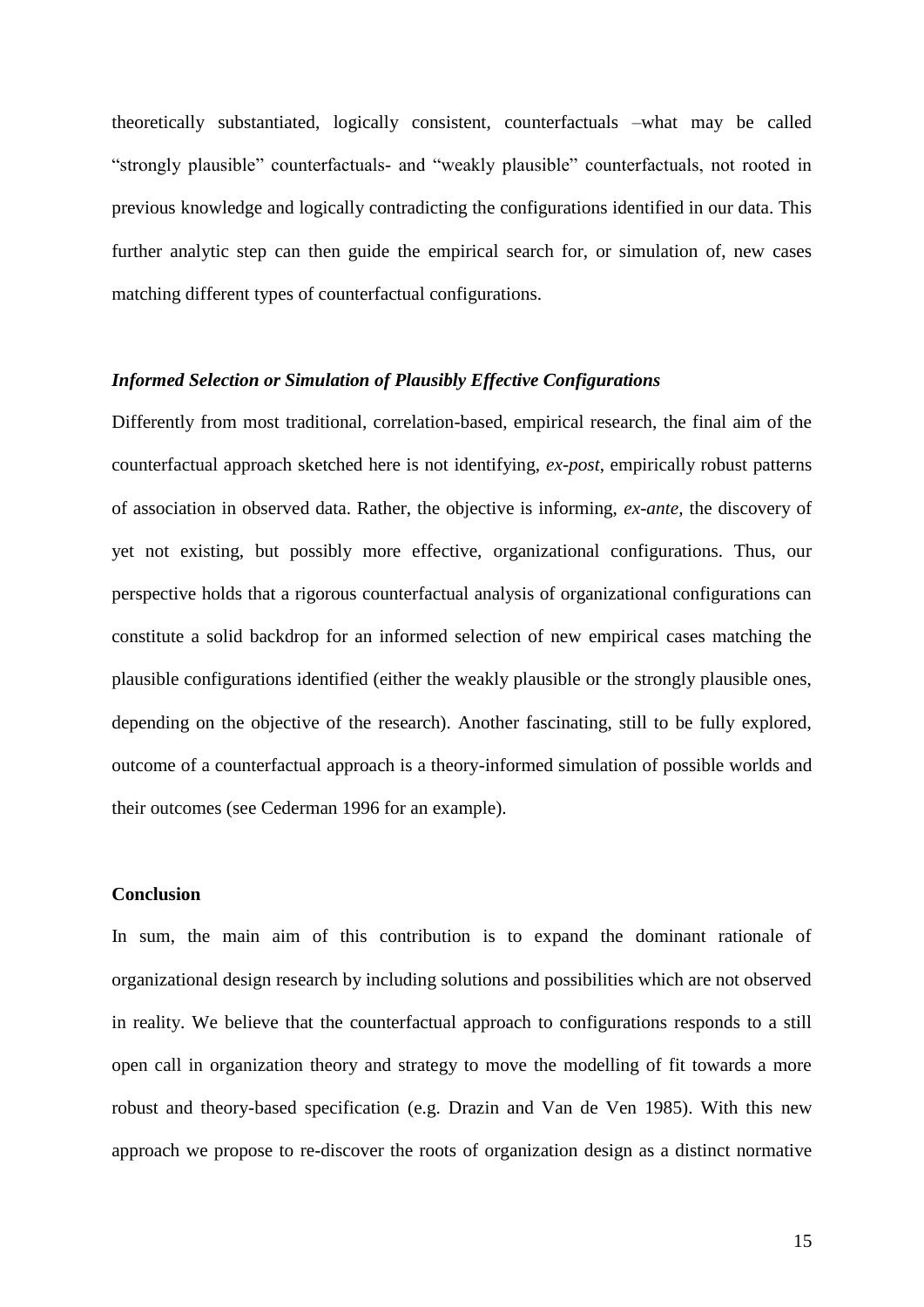discipline that *'should stand approximately in relation to the basic social sciences as engineering stands with respect to physical sciences or medicine to the biological"* (Thompson 1956: 103). At a more general level, our view implies an expansion of the dominant meaning of the concept of "relevance" in management research. While we agree with Gulati (2007: 780) that we as scholars should probe "more deeply into the problems and other issues that managers care about" (Gulati 2007: 780), we also believe that relevance does not necessarily mean that researchers have to use an *ex-post* rationality by studying only empirically frequent phenomena. In contrast, we think that any management researcher should bring with herself a fragment of the spirit of the great Greek philosopher Anaximander (Aναξίμανδρος, c. 610 – c. 546 BC), which foresaw the concept of the infinite universe without the support of any empirical observation and against the predominant wisdom of the time. Not by chance, Karl Popper (1998) considered Anaximander's intuitions among the most vivid demonstrations of the power of human thought and logic.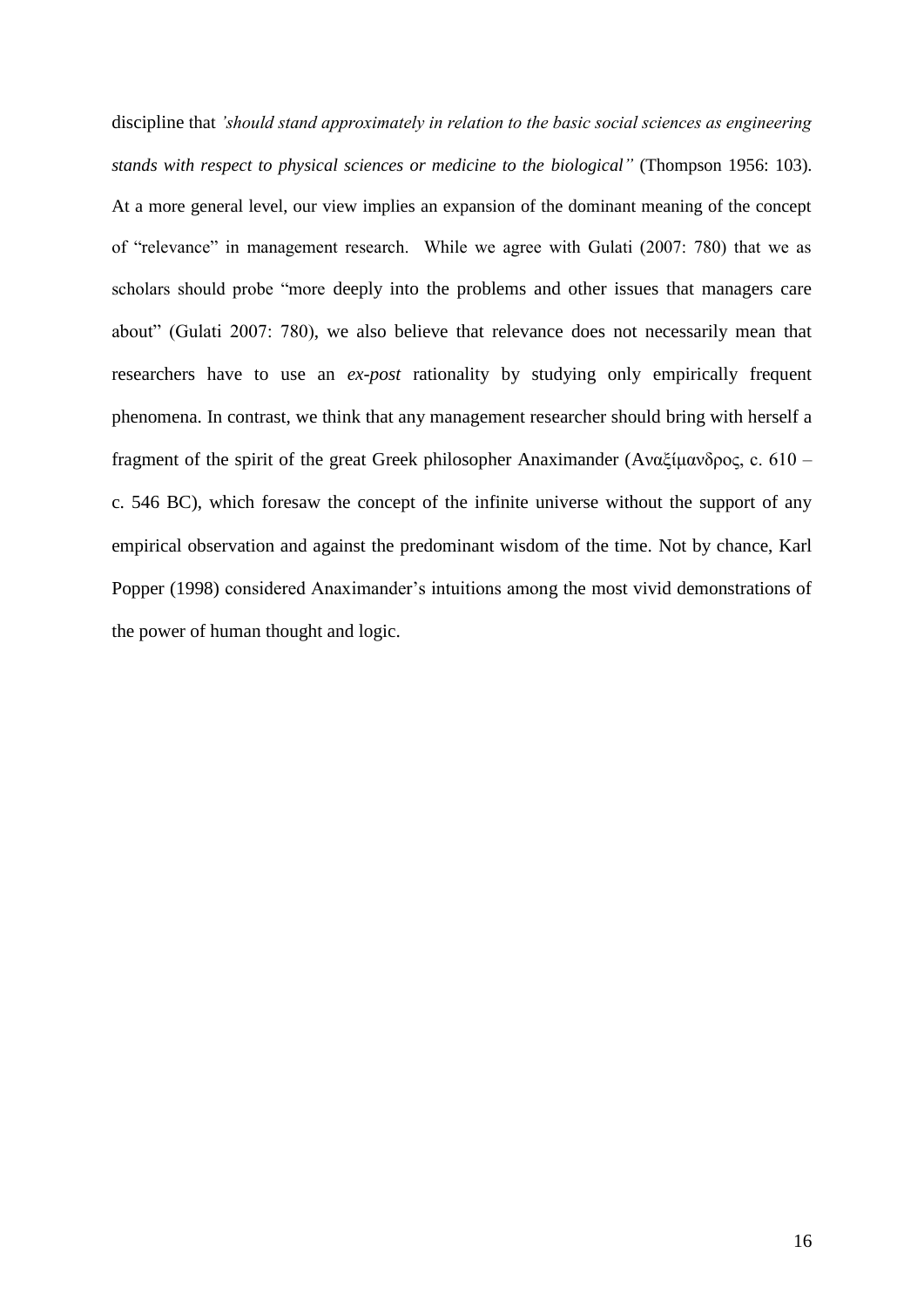#### **References**

Aken, van J.E. (2004) 'Management research based on the paradigm of the design sciences: The quest for field-tested and grounded technological rules' *Journal of Management Studies*  41/2: 219-246.

Booth,C. (2003). 'Does history matter in strategy? The possibilities and problems of counterfactual analysis', *Management Decision*, Vol. 41 Issue: 1, pp.96 – 104

Cederman, Lars Erik (1996). 'Rerunning History: Counterfactual Reasoning in World Politics,' in Paul Tetlock and Aaron Belkin, (eds.), *Counterfactual Thought Experiments in World Politics. Logical, Methodological, and Psychological Perspectives*, (Princeton, NJ: Princeton University Press).

Chandler A. (1962), *Strategy and Structure,* Cambridge, MA, MIT press.

Child J. (1974). Managerial and organization factors associated with company performance Part I. *Journal of Management Studies* 11: 175-189.

Cronqvist, Lasse (2004) "Presentation of TOSMANA: Adding Multi-Value Variable and Visual Aids to QCA", COMPASSS Working Paper 2004-16. <http://www.compasss.org/wpseries.htm>

Durand, R., Vaara, E. (2009). 'Causation, counterfactuals, and competitive advantage'. *Strategic Management Journal*, 30: 1245–1264

Drazin, R., & Van de Ven, A. H. (1985), Alternative forms of fit in contingency theory. *Administrative Science Quarterly,* 30: 514-539

Fiss PC. (2007). 'A set-theoretic approach to organizational configurations'. *Academy of Management Review* 32/4: 1180-1198.

Fiss, Peer C. (2011)[.'Building Better Causal Theories: A Fuzzy Set Approach to Typologies](http://www-bcf.usc.edu/~fiss/Fiss%20AMJ%20in%20press.pdf)  [in Organization Research'.](http://www-bcf.usc.edu/~fiss/Fiss%20AMJ%20in%20press.pdf) *Academy of Management Journal,* 54: 393-420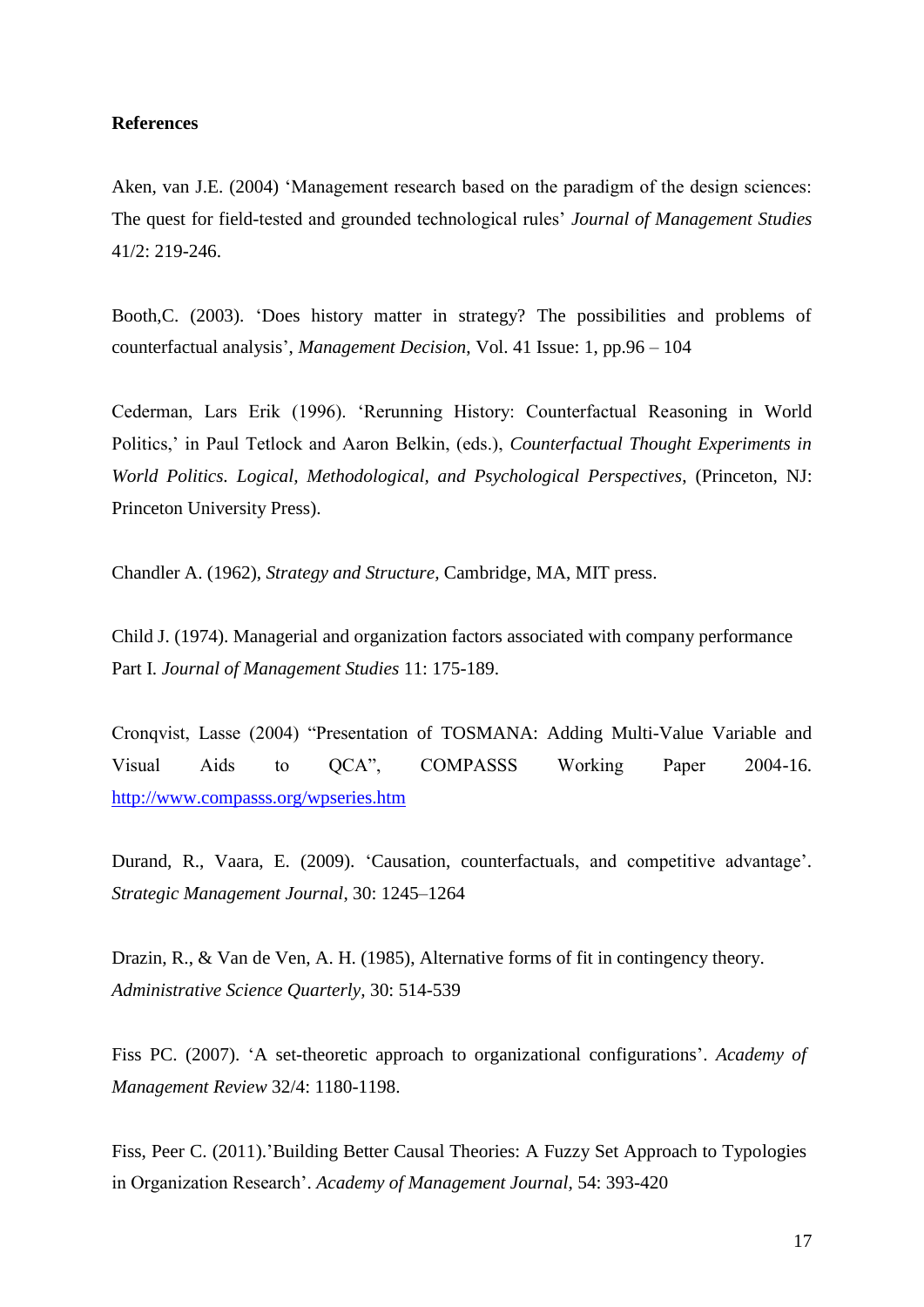Fontana, W. (2003). 'The Topology of the Possible'. Santa Fe Working paper.

Furnari, S. (2007), 'Modeling Multidimensional Fit through Boolean Algebra: New Methods for Combinative Organization Design', in Luigi E. Golzio and Tommaso M. Fabbri (ed.), *'Relazioni di Lavoro e Forme Organizzative: Nuovi Modelli Progettuali'*, Roma, Italy: Carrocci, pp. 19-38.

Grandori A., (2001). 'Methodological options for an integrated perspective on organization' *Human Relation. Millennium Special Issue*, 54/1:37-47

Grandori A. (2010), 'A Rational Heuristic Model of Economic Decision Making', *Rationality and Society*, 22 (4), 477-504.

Grandori A., Soda G. (2006), A relational approach to organization design, *Industry and Innovation*, 13/2:151-172.

Grandori A, Furnari S. (2008). 'A chemistry of organization: Combinatory analysis and design' *Organization Studies,* 29 (2), 315-341.

Grandori A, Furnari S. (2009). 'Types of Complementarity, Combinative Organization Forms and Structural Heterogeneity: Beyond Discrete Structural Alternatives'. In *Corporate Governance, Organization and the Firm: Co-operation and Outsourcing in a Globalised Market'.* Morroni M. (eds.).Edward Elgar Publishers, London.

Greckhamer, T, Mossholder K. W. (2011). Qualitative Comparative Analysis and Strategic Management Research: Current State and Future Prospects, in Donald D. Bergh, David J. Ketchen (ed.) *Building Methodological Bridges (Research Methodology in Strategy and Management, Volume 6)*, Emerald Group Publishing Limited, pp.259-288

Gulati, R. (2007). 'Tent Poles, Tribalism, and Boundary Spanning: The Rigor-Relevance Debate in Management Research', *Academy of Management Journal,* 2007, Vol. 50, No. 4, 775–782.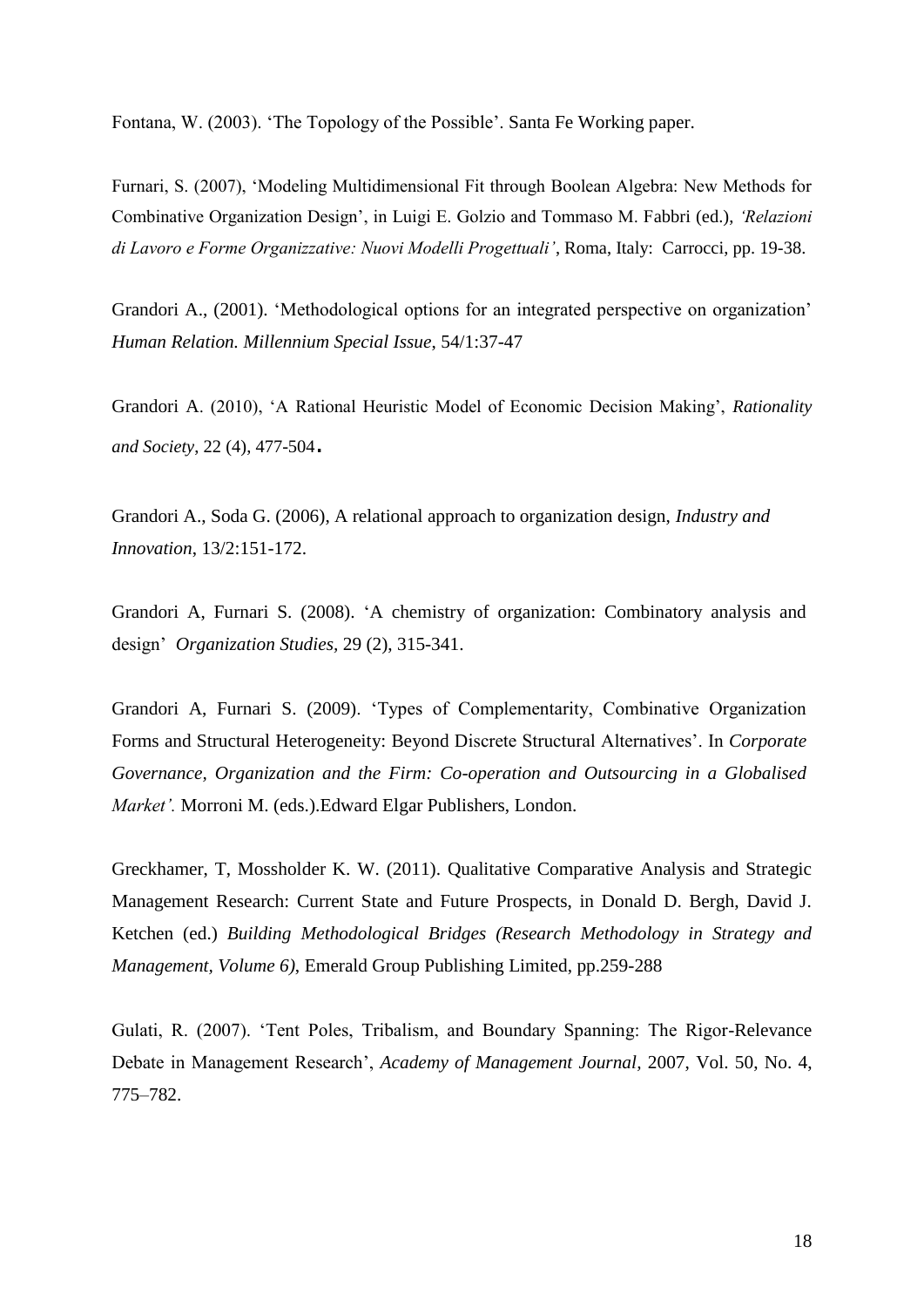Gulati, R, Puranam P. (2009). 'Renewal Through Reorganization: The Value of Inconsistencies Between Formal and Informal Organization'. *Organization Science* 20(2): 422-440.

Hatchuel, (2001). 'Towards design theory and expandable rationality: The unfinished programme of Herbert Simon' *Journal of Management and Governance* 5/3- 4:260-273

Hicks, A., Toya M., and Tan H. N. (1995). 'The Programmatic Emergence of the Social Security State' *American Sociological Review* 60.

Inkpen, A., & Choudhury, N. (1995). 'The seeking of strategy where it is not: Towards a theory of strategy absence'. *Strategic Management Journal*, 16: 313–323.

Kogut, B. (2010). 'Qualitative Comparative Analysis of Social Science Data' in *Oxford Handbook on Comparative Institutional Analysis*, ed. Glenn Morgan, Oxford: Oxford University Press.

Lawrence P., Lorsch J. (1967). *Organization and environment*. Harvard Business School Press.

Leblebici, H. (2000). 'Allocation of Rights and the Organization of Transactions: Elements of a Generative Approach to Organizing', *Journal of Management and Governance* 4: 149–168.

Lewis, David (1973). *Counterfactuals*, (London: Blackwell).

Liedtka J., (2000) 'In defense of strategy as design' *California Management Review* 42/3:8- 30.

March J. G., Sproull L. S., Tamuz M., (1991). "Learning from samples of one or fewer", *Organization Science*, vol. 2, n. 1.

Meyer A.D., Tsui A.S., Hinings C.R. (1993), Configurational approaches to organizational analysis, *Academy of Management Journal,* 36/6: 1175-1195.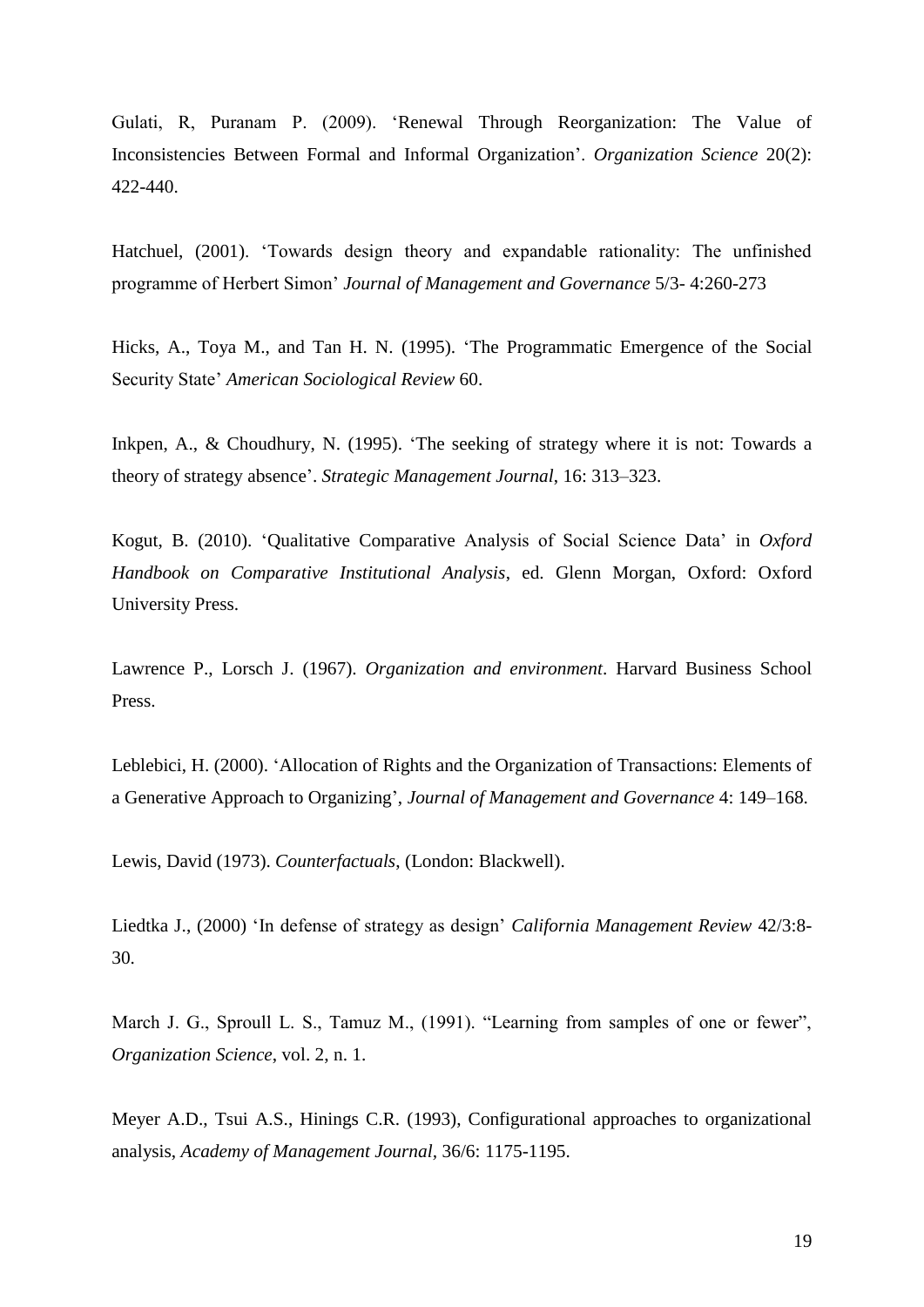Miles R. E., Snow C. C. (1978). *Organization strategy, structure, and process,* New York: McGraw-Hill.

Milgrom P., Roberts J., (1995), 'Complementarities and fit: Strategy, structure and organizational change in manufacturing'. *Journal of Accounting and Economics*19: 179-208.

Miller D. (1992). Environmental fit versus internal fit. *Organization Science* **3**(2) 159–178.

Ragin C. C. (1987). *The comparative method: Moving beyond qualitative and quantitative strategies.* Berkeley: University of California Press.

Ragin, C. C. (2000), *Fuzzy-set social science.* University of Chicago Press. Chicago.

Ragin, C. C. (2008). *Re-designing Social Inquiry.* University of Chicago Press. Chicago

Rihoux B., Ragin, C. (2009), *Configurational Comparative Methods*, SAGE.

Romme, A. G. L. (2006) 'Construction Principles and Design Rules in the case of Circular Design' *Organization Science* 17: 287-297

Popper K. (1998), The world of Parmenides: Essays on the Presocratic enlightenment Edited by Arne F. Petersen, Routledge.

Padgett, J.F., & Powell, W.W. forthcoming. The Problem of Emergence. In J.F. Padgett & W.W. Powell (Eds.) *The emergence of organizations and markets*. Princeton: Princeton University Press.

Parker, S. C. Witteloostuijn, A. V. (2010). 'A General Framework for Estimating Multidimensional Contingency Fit', *Organization Science*, Volume: 21, Issue: 2, Pages: 540- 553

Michael E. Porter and Nicolaj Siggelkow. (2008). 'Contextual Interactions within Activity Systems and Sustainability of Competitive Advantage', *Academy of Management Perspectives*, 22 (2), pp. 34-56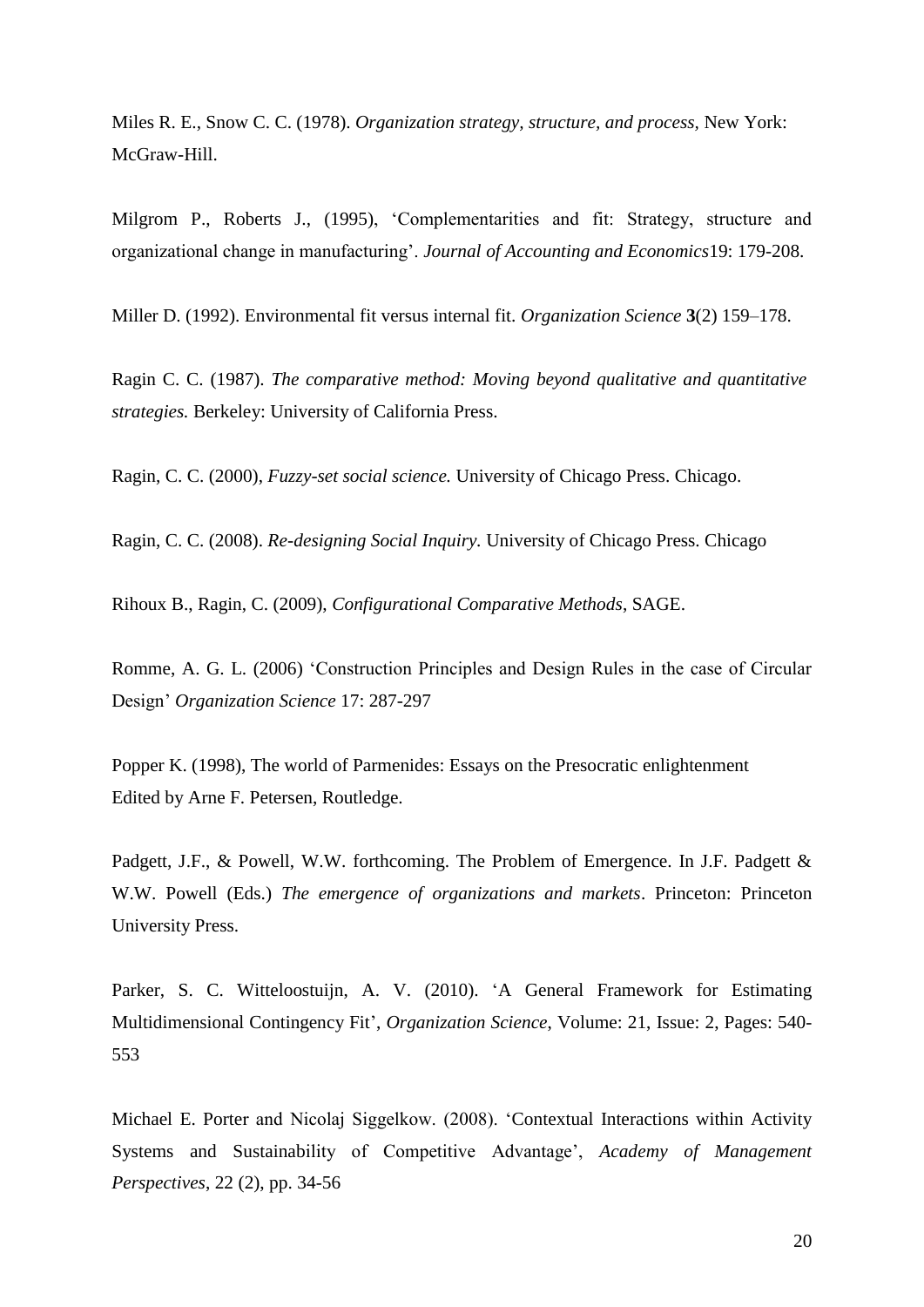Salancik G. and H. Leblebici. (1988). 'Variety and Form in Organizing Transactions: A Generative Grammar of Organization', *Research in the Sociology of Organizations*, Vol. 6, 1988.

Siggelkow N. (2002).'Evolution toward Fit' *Administrative Science Quarterly*,Vol. 47, No. 1, pp. 125-159

Simon, H. A. (1969). *The sciences of the artificial.* Cambridge, US: MIT Press.

Sinha, KK, Van de Ven, AH. (2005). Designing work within and between organizations. *Organization Science* 16(4): 389–408

Snow C.C., Miles, R.E., Miles, G. (2005). 'A configurational approach to the integration of strategy and organization research', *Strategic Organization*, Vol. 3(4): 431-439.

Soda, G, Zaheer, A. (2012). 'A Network Perspective on Organizational Architecture: Performance Effects of the Interplay of Formal and Informal Organization'. *Strategic Management Journal,* 33: 751–771.

Tetlock, Philip E./ Belkin, Aaron (Eds.) (1996)*: Counterfactual Thought Experiments in World Politics: Logical, Methodological, and Psychological Perspectives*. Princeton. NJ: Princeton University Press.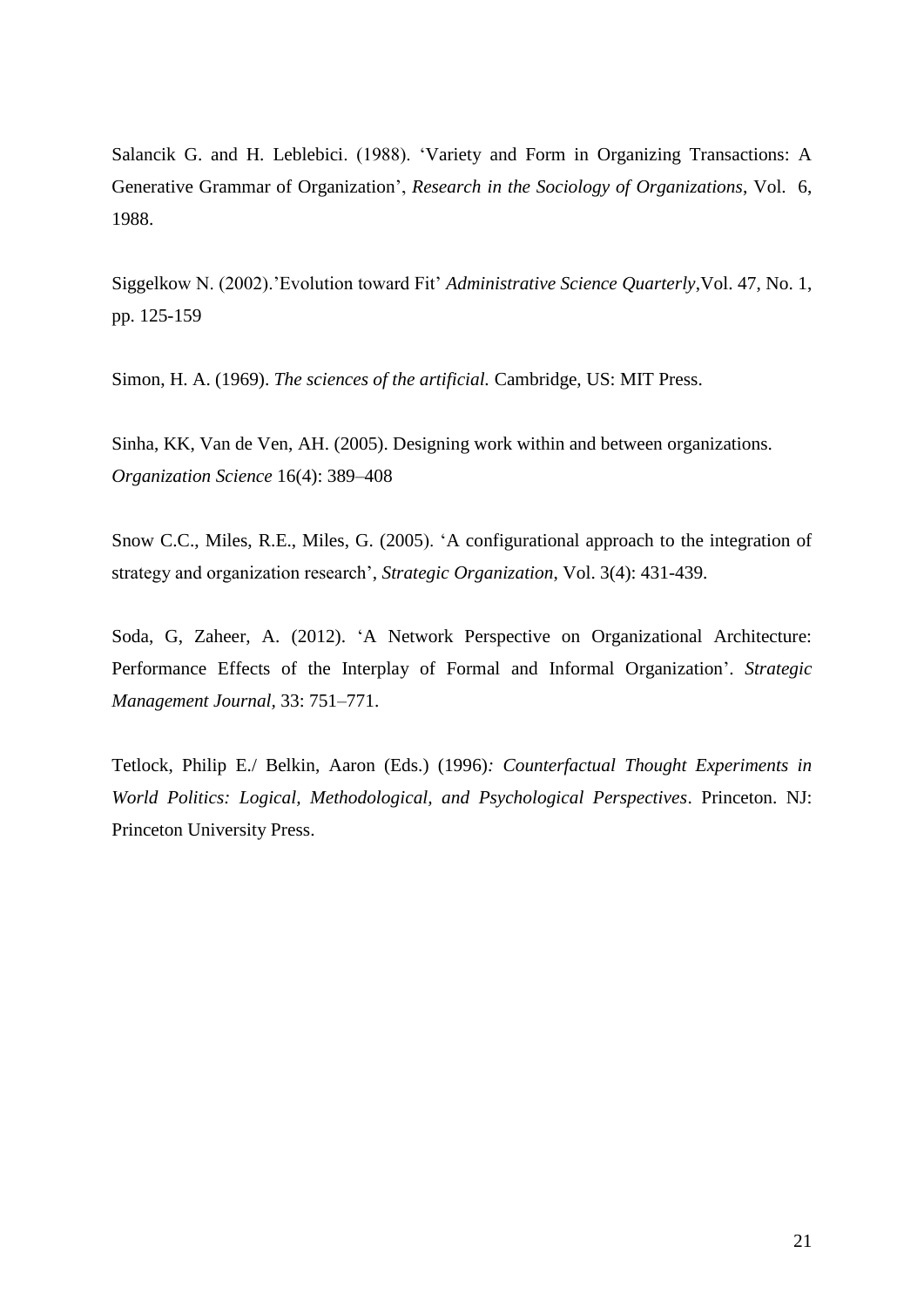| Configuration | Incentives | Formalization   Teamwork | Innovation | Number of cases per<br>Configuration |
|---------------|------------|--------------------------|------------|--------------------------------------|
|               |            |                          |            |                                      |
|               |            |                          |            |                                      |
|               |            |                          |            | 14                                   |
|               |            |                          |            |                                      |
|               |            |                          |            |                                      |
| h             |            |                          |            |                                      |
|               |            |                          |            |                                      |
|               |            |                          |            |                                      |

**Table 1 – Truth Table of Logically Possible Configurations ("Fully Saturated" Design)**

| Configuration | Incentives | Formalization   Teamwork | Innovation | Number of cases per<br>configuration |
|---------------|------------|--------------------------|------------|--------------------------------------|
|               |            |                          |            | 10                                   |
|               |            |                          |            |                                      |
|               |            |                          |            |                                      |
|               |            |                          |            |                                      |
|               |            |                          |            |                                      |
| h             |            |                          |            |                                      |
|               |            |                          |            |                                      |
|               |            |                          |            |                                      |

**Table 2 – Truth Table of Logically Possible Configurations (with Limited Diversity)**